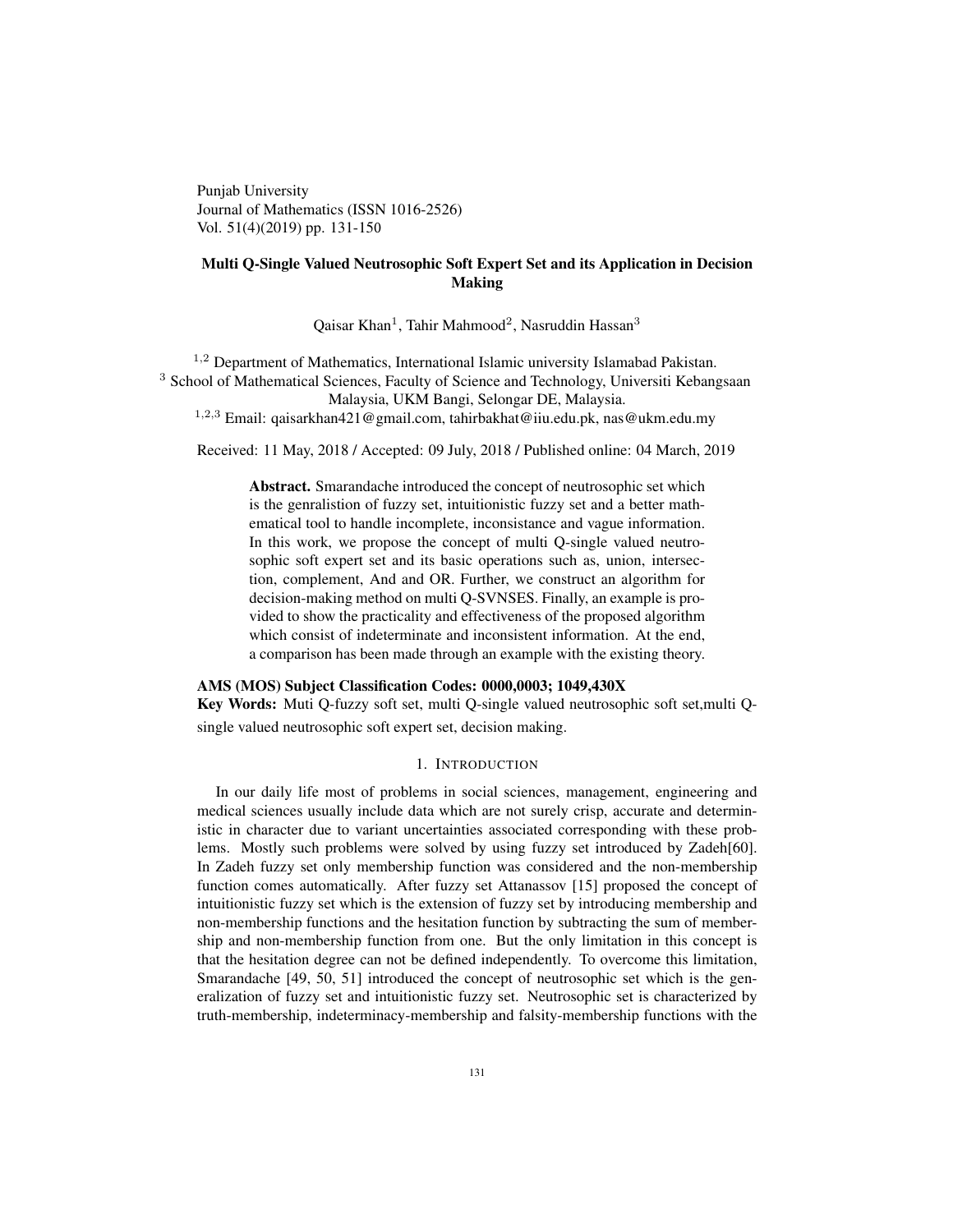condition that the sum of maximum of the three function is less or equal to three. After the introduction of neutrosophic sets many researcher proposed subclasses of neutrosophic sets and apply them to various areas [58, 59, 54, 55]. Liu et al. [30]and Khan et al.[27, 28] developed some power linguistic Heronian mean operators, power Bonferroni mean operator and power Muirhead mean operators for linguistic neutrosophic sets, interval neutrosophic sets and neutrosophic cubic sets and applied them to multiple attribute decision making and multiple attribute group decision making. Some other generalization of fuzzy sets were studied by many authors and give its applications in different field[47, 40, 48, 22, 26, 7].

The concept of soft set theory was first presented by Molodtsov [37] in 1999, which was a new concept of handling uncertainties and ambiguity.After the introduction of soft set theory Maji et al. [34, 35, 46, 33] presented the concept of fuzzy soft set and and intuitionistic fuzzy soft set and proposed some basic operations and studied their related properties. Further, Fuzzy soft set theory, intuitionistic fuzzy soft set theory and fuzzy soft matrix theory were studied by Cagman et al.and Ahmad et al. [2, 18, 19, 20]. M. Riaz et al. [42, 43, 44] studied certain properties of bipolar fuzzy soft topology via Q-neighborhood, developed measurable soft mappings and fuzzy parametrized soft compact spaces with decision making. S.Roy et al [45] construct soft topology, soft base , soft subase and discussed some related theorems. H. Kamaci et al [24] proposed difference operations for soft matrices and give its application in decision making. Yang et al. [57] combined soft set with interval valued fuzzy set and proposed the concept of interval valued soft set and gave some basic operations such as complement, AND and OR and prove De Morgan law for IVFSSs. Intuitionistic fuzzy soft set and interval valued intuitionistic fuzzy soft set were studied by Xu et al. and Jiang et al.[23, 56]. Maji [36] proposed the concept of neutrosophic soft set by combining soft set with neutrosophic set, proposed basic operational laws for it and studied their related properties. Alkhazaleh et al proposed the concept of possibility fuzzy soft set [9] and proposed operational rules and studied their basic properties. They also give applications of possibility soft set in decision-making. Alkhazaleh et al. and Zhu et al [10, 61] presented the concepts of fuzzy parametrized fuzzy soft set and fuzzy parametrized IVFSSand give its applications in decision-making. Broumi et al. [16] proposed neutrosophic parametrized soft set and give it application in decision-making. Alkhazaleh et al proposed the concept of soft multi-sets [11] which was the generalization of soft set proposed by Molodtsov, followed by the concepts of fuzzy soft multi-set[12], multi Q-fuzzy soft set[3], multi Q-intuitionistic fuzzy soft set [17], multi Q-single valued neutrosophic soft set [31]. Further, multi Q-fuzzy soft expert set was introduced by Adam et al. [6, 4, 5], proposed some operational laws such as, union, complement, intersection, AND and OR operation for it, and also give application in decision making. in recent years Mahmood et al. [32] proposed some generalized aggregation operators for cubic hesitant fuzzy sets and give its application in decision making. Voskoglou [52] give application of fuzzy number to human skills. Abbas et al. [1] proposed upper and lower contra-continuous fuzzy multifunctions.Othman [38] discussed the concept of fuzzy infra-semiopen set. Roa et al. [41] discussed general fixed point theorems in fuzzy metric spaces. Khan et al.[25] discussed Common Fixed Point Theorems for Converse Commuting and OWC Maps in Fuzzy Metric Spaces.

The aim of this article is to proposed the concept of multi Q-single valued neutrosophic soft expert set [13] by extended the concept of expert set, defined some basic operational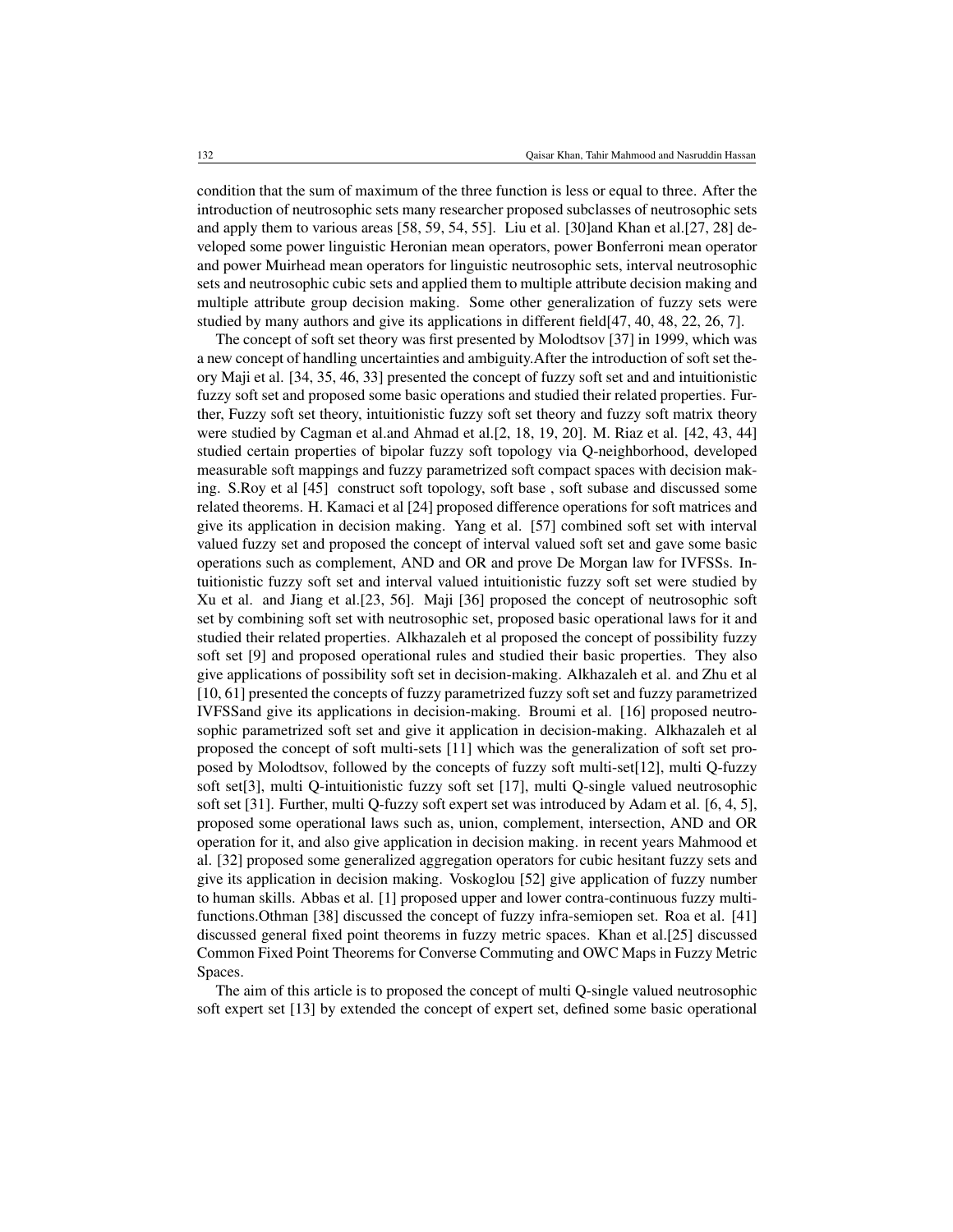laws such as complement, union, intersection, AND and OR along with illustrative example. We further give the applications in decision-making. Finally a comparison has been made with the existing theory of multi Q-fuzzy soft expert set through example.

### 2. PRELIMINARIES

In this section, some basic definitions about soft expert set, multi Q-single valued neutrosophic soft set.

Let  $U, E, X$  be respectively, universe of discourse set, set of parameters and set of experts. Let O be the set of opinions,  $Z = E \times X \times O$  and  $A \subseteq Z$ .

Definition 1. [13]*A soft expert set over* U *is a pair* (F, A). *Where* F *is a function given by*  $F: A \to P(U)$ ,  $P(U)$  *represent the power set of U.* 

**Definition 2.** [31]*Let* X *be a universal set and*  $Q \neq \emptyset$ . A Q-SVNS  $\tilde{N}_Q$  *in* X *and* Q *is defined as,*

$$
\tilde{N}_Q = \{(\hat{\theta}, \hat{u}), \mu_{\tilde{N}}(\hat{\theta}, \hat{u}), \nu_{\tilde{N}}(\hat{\theta}, \hat{u}), \xi_{\tilde{N}}(\hat{\theta}, \hat{u}) : \hat{\theta} \in X, \hat{u} \in Q\}
$$

Where  $\mu_{\tilde{N}_Q}:X\times Q\to[0,1],\nu_{\tilde{N}_Q}:X\times Q\to[0,1],\xi_{\tilde{N}_Q}:X\times Q\to[0,1],$  are respectively truth-membership, indeterminacy-membership and falsity membership functions for every  $\theta \in X$  and  $\hat{u} \in Q$  and satisfy the condition  $0 \leq \mu_{\tilde{N}_Q}(\theta, \hat{u}) + \nu_{\tilde{N}_Q}(\theta, \hat{u}) + \xi_{\tilde{N}_Q}(\theta, \hat{u}) \leq$ 3. The set of all Q-SVNS is denoted by  $M^KQSVN(X)$ .

**Definition 3.** [31]*Let X be a universal set,*  $Q \neq \emptyset$  *and*  $\tilde{N}_Q$  *be a Q-SVNS. The complement of*  $\tilde{N}_Q$  *is denoted and defined as follows:* 

$$
\tilde{N}_Q^c = \{(\hat{\theta}, \hat{u}), \xi_{\tilde{N}_Q}(\hat{\theta}, \hat{u}), 1 - \nu_{\tilde{N}_Q}(\hat{\theta}, \hat{u}), \mu_{\tilde{N}_Q}(\hat{\theta}, \hat{u}) : \hat{\theta} \in X, \hat{u} \in Q\}
$$

**Definition 4.** [31]*Let*  $\tilde{A}_Q$  *and*  $\tilde{N}_Q$  *be two Q-SVNS. Then the union and intersection is denoted and defined by*

$$
\begin{split} \tilde{A}_Q \cup \tilde{N}_Q = \left\{ \begin{array}{c} (\widehat{\theta}, \widehat{u}), \max\left(\mu_{\tilde{A}_Q}(\widehat{\theta}, \widehat{u}), \mu_{\tilde{N}_Q}(\widehat{\theta}, \widehat{u})\right), \min\left(\nu_{\tilde{A}_Q}(\widehat{\theta}, \widehat{u}), \nu_{\tilde{N}_Q}(\widehat{\theta}, \widehat{u})\right), \\ \min\left(\xi_{\tilde{A}_Q}(\widehat{\theta}, \widehat{u}), \xi_{\tilde{N}_Q}(\widehat{\theta}, \widehat{u})\right) : \widehat{\theta} \in X, \widehat{u} \in Q \end{array} \right\} \\ \tilde{A}_Q \cap \tilde{N}_Q = \left\{ \begin{array}{c} (\widehat{\theta}, \widehat{u}), \min\left(\mu_{\tilde{A}_Q}(\widehat{\theta}, \widehat{u}), \mu_{\tilde{N}_Q}(\widehat{\theta}, \widehat{u})\right), \max\left(\nu_{\tilde{A}_Q}(\widehat{\theta}, \widehat{u}), \nu_{\tilde{N}_Q}(\widehat{\theta}, \widehat{u})\right), \\ \max\left(\xi_{\tilde{A}_Q}(\widehat{\theta}, \widehat{u}), \xi_{\tilde{N}_Q}(\widehat{\theta}, \widehat{u})\right) : \widehat{\theta} \in X, \widehat{u} \in Q \end{array} \right\}
$$

Definition 5. [31]*Let* X *be a non-empty set and* Q *be any non-empty set ,*l *be any positive integer and* I *be a unit interval* [0, 1] *.A multi Q-SVNS*  $\tilde{A}_Q$  *in* X *and*  $Q$  *is a set of ordered sequences*

$$
\tilde{A}_Q = \{(\hat{\theta}, \hat{u}), \mu_j(\hat{\theta}, \hat{u}), \nu_j(\hat{\theta}, \hat{u}), \xi_j(\hat{\theta}, \hat{u}) : \hat{\theta} \in X, \hat{u} \in Qfor all j = 1, 2, \dots, l\}
$$

Where  $\mu_j : X \times Q \to I^k, \nu_j : X \times Q \to I^k, \xi_j : X \times Q \to I^k$ , forall  $j =$  $1, 2, \ldots, l$  and are respectively truth-membership, indeterminacy-membership and falsity membership functions for each  $\hat{\theta} \in X$  and  $\hat{u} \in Q$  and satisfy the condition  $0 \leq \mu_i(\hat{\theta}, \hat{u}) +$  $\nu_j(\widehat{\theta}, \widehat{u})+\widehat{\xi}_j(\widehat{\theta}, \widehat{u})\leq 3$ ,  $for all j=1,2,\ldots, l$ . The functions  $\mu_j(\widehat{\theta}, \widehat{u}), \nu_j(\widehat{\theta}, \widehat{u}), \xi_j(\widehat{\theta}, \widehat{u})$ for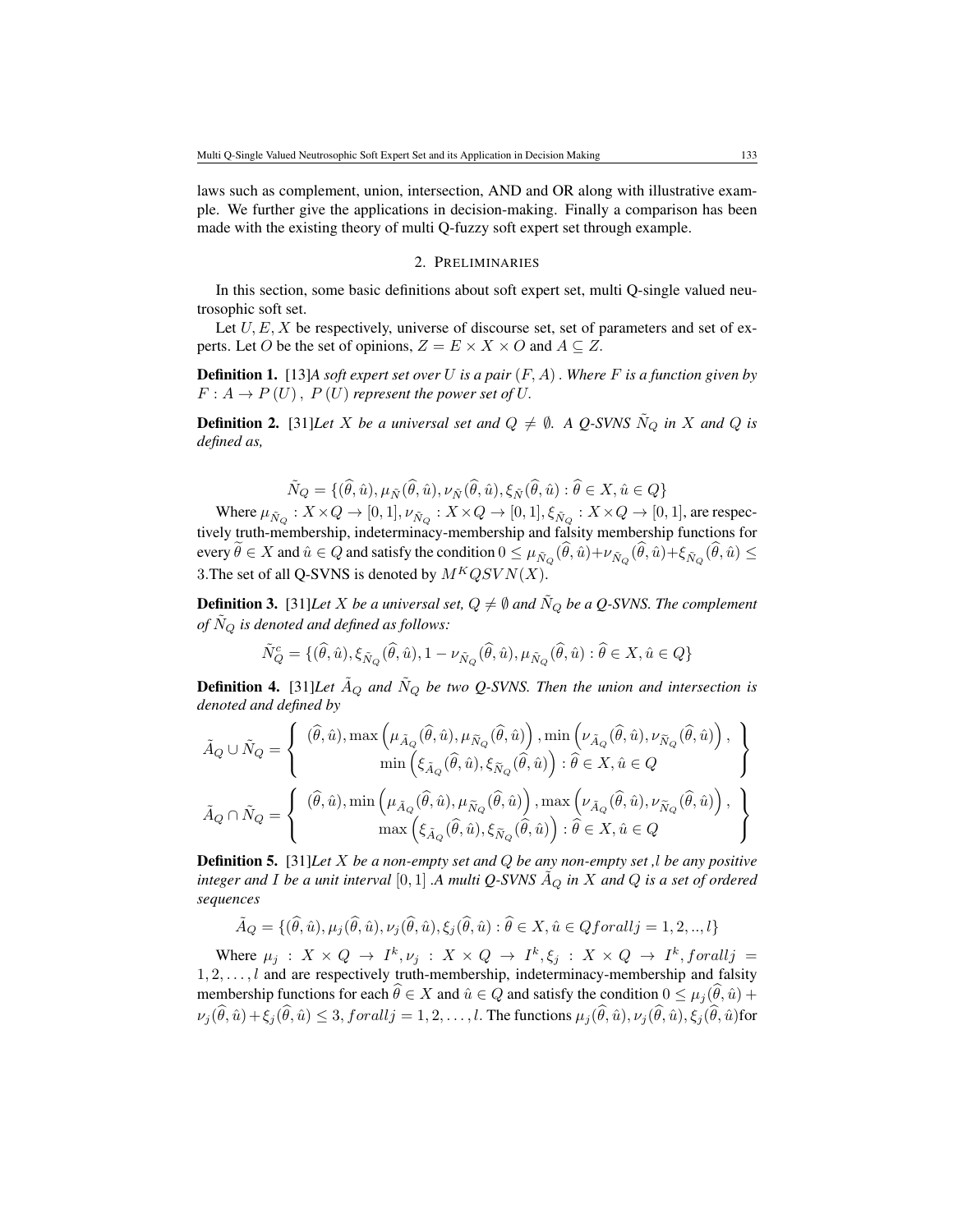all  $j = 1, 2, \ldots, l$  are called the truth-membership, indeterminacy-membership and falsitymembership functions respectively of the multi Q-SVNS  $A_Q$  and satisfy the condition  $0 \leq \mu_i(\hat{\theta}, \hat{u}) + \nu_i(\hat{\theta}, \hat{u}) + \xi_i(\hat{\theta}, \hat{u}) \leq 3$ , forall  $i = 1, 2, \ldots, l$ . l is called the dimension of the Q-SVNS  $\widetilde{A}_Q$ . The set of all Q-SVNS is denoted by  $Z^KQSVNS(X)$ .

### 3. MULTI Q-SINGLE VALUED NEUTROSOPHIC SOFT EXPERT SET

**Definition 6.** A multi Q-single valued neutrosophic soft expert set over U is a pair  $(F_Q, A)$ , *where*  $F_Q$  *is a function given by* 

$$
F_Q: A \to M^K QSVN(U)
$$

such that  $M<sup>K</sup>QSVN(U)$  denotes the set of all multi Q-single valued neutrosophic set over U.

Assume that  $F_Q: A \to M^KQSVN(U)$  is a function defined as  $F(x) = F(x)(q, u)$ ,  $\forall q \in$  $Q, u \in U$ . For each  $x_i \in A$ ,  $F(x_i) = F(x_i)(u, q)$ . Where  $F(x_i)$  represents the degree of truth-membership, degree of indeterminacy and falsity-membership of the elements of U in  $F(x_i)$ . Hence  $F(x_i)$  can be written as,

$$
F(x_i)(u_i, q) = \{(u_i, q), F(x_i)(u_i, q)\} \text{ for } i = 1, 2, 3, \dots m
$$

Where,  $F(x_i)(u_i, q) = \langle \mu_j(u_i, q), \nu_j(u_i, q), \xi_j(u_i, q) \rangle$ , in which  $\mu_j(u_i, q), \nu_j(u_i, q)$ and  $\xi_j(u_i, q)$  respectively representing the truth-membership, indeterminacy-membership and falsity-membership degrees of each element  $u_i \in U$ .

Suppose that a professor wants to select three students for a research project from PhD and MS students, and wants to take the opinion of the two expert professors of there classes about these students. Let  $U = \{u_1, u_2, u_3\}$  be the set of students and  $Q =$  ${q_1, q_2}$  be the set of students. Let the decision parameter under consideration is  $E =$  ${e_1 = \text{Hardworking}, e_2 = \text{Intelligence}}$  and  $X = {p, q}$  be the set of expert professors of their classes. Suppose that

$$
F_Q(e_1, p, 1) = \left\{\begin{array}{l}\langle (u_1, q_1), (0.1, 0.2, 0.3), (0.2, 0.4, 0.4), (0.4, 0.3, 0.1)\rangle \,, \\ \langle (u_1, q_2), (0.3, 0.1, 0.5), (0.4, 0.2, 0.3), (0.6, 0.1, 0.1)\rangle \,, \\ \langle (u_2, q_1), (0.4, 0.2, 0.1), (0.1, 0.4, 0.4), (0.6, 0.2, 0.2)\rangle \,, \\ \langle (u_2, q_2), (0.6, 0.1, 0.2), (0.8, 0.1, 0.1), (0.4, 0.2, 0.2)\rangle \,, \\ \langle (u_3, q_1), (0.7, 0.2, 0.2), (0.6, 0.1, 0.1), (0.5, 0.3, 0.2)\rangle \,, \\ \langle (u_3, q_3), (0.2, 0.3, 0.4), (0.1, 0.2, 0.5), (0.3, 0.2, 0.4)\rangle \end{array}\right\}
$$

$$
F_Q(e_1, q, 1) = \left\{\begin{array}{l}\langle (u_1, q_1), (0.3, 0.2, 0.4), (0.4, 0.1, 0.3), (0.5, 0.1, 0.2) \rangle \,, \\ \langle (u_1, q_2), (0.5, 0.2, 0.2), (0.6, 0.1, 0.1), (0.7, 0.0, 0.1) \rangle \,, \\ \langle (u_2, q_1), (0.1, 0.4, 0.5), (0.3, 0.2, 0.3), (0.5, 0.1, 0.4) \rangle \,, \\ \langle (u_2, q_2), (0.9, 0.1, 0.1), (0.7, 0.2, 0.1), (0.5, 0.2, 0.1) \rangle \,, \\ \langle (u_3, q_1), (0.8, 0.1, 0.1), (0.4, 0.2, 0.1), (0.3, 0.2, 0.4) \rangle \,, \\ \langle (u_3, q_3), (0.6, 0.2, 0.1), (0.7, 0.2, 0.2), (0.8, 0.0, 0.1) \rangle \end{array}\right\}
$$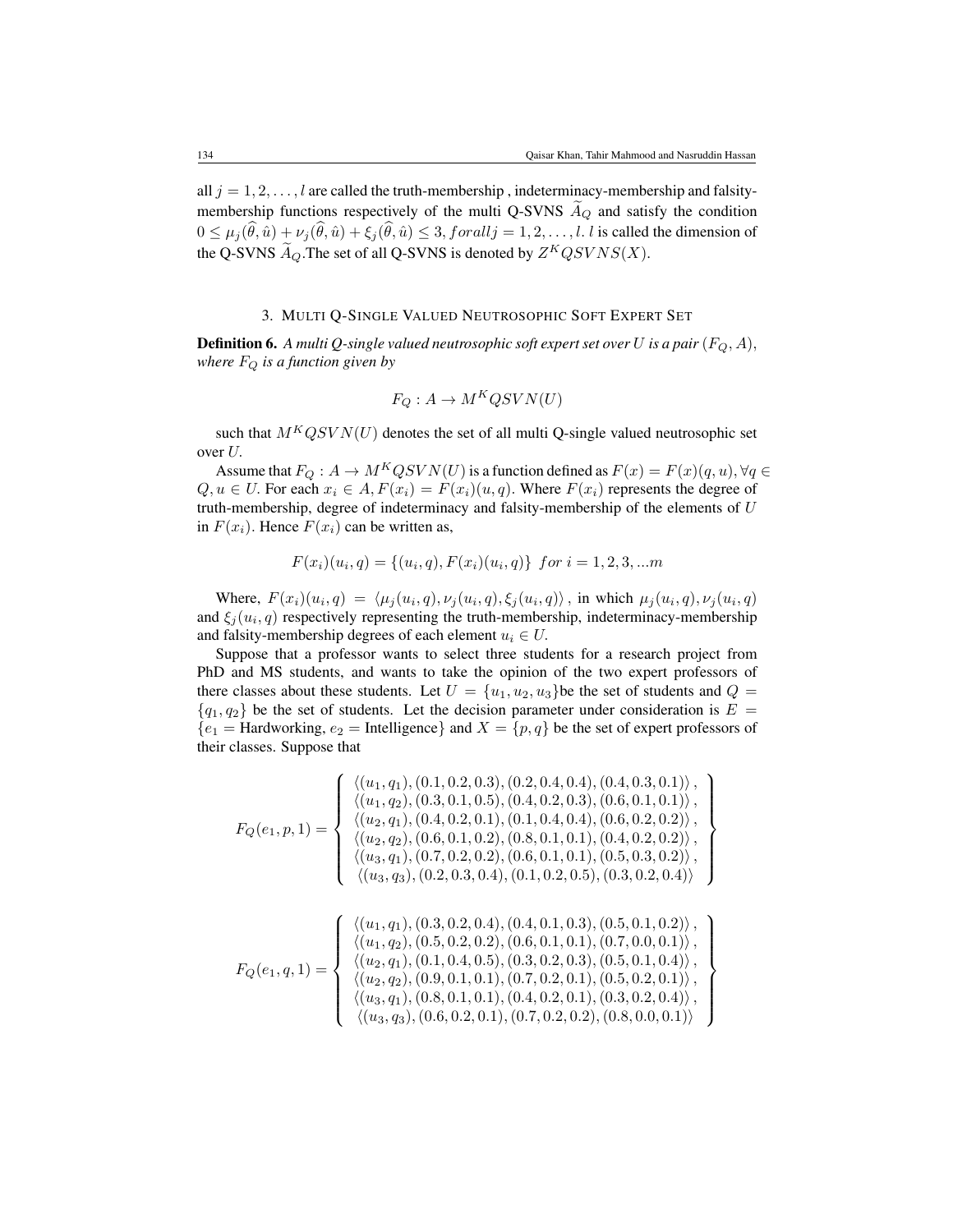$$
F_Q(e_2, p, 1) = \begin{cases} \n\langle (u_1, q_1), (0.2, 0.1, 0.2), (0.5, 0.2, 0.4), (0.4, 0.1, 0.2) \n\langle (u_2, q_2), (0.3, 0.2, 0.4), (0.4, 0.1, 0.2) \n\langle (u_2, q_2), (0.3, 0.2, 0.4), (0.4, 0.1, 0.2) \n\langle (u_2, q_2), (0.3, 0.2, 0.4), (0.4, 0.1, 0.2) \n\langle (u_3, q_3), (0.2, 0.4, 0.3), (0.4, 0.1, 0.2), (0.4, 0.1, 0.2) \n\langle (u_3, q_3), (0.2, 0.4, 0.3), (0.4, 0.3, 0.4), (0.5, 0.2, 0.1) \n\langle (u_3, q_3), (0.2, 0.4, 0.3), (0.4, 0.3, 0.4), (0.5, 0.2, 0.1) \n\langle (u_3, q_3), (0.2, 0.3, 0.4), (0.4, 0.1, 0.3), (0.6, 0.1, 0.2) \n\langle (u_3, q_1), (0.4, 0.1, 0.1), (0.6, 0.2, 0.3), (0.7, 0.1, 0.2) \n\langle (u_3, q_3), (0.2, 0.3, 0.4), (0.4, 0.1, 0.2), (0.7, 0.1, 0.2) \n\langle (u_3, q_3), (0.2, 0.3, 0.3), (0.5, 0.1, 0.1), (0.6, 0.2, 0.3, 0.2) \n\langle (u_3, q_3), (0.2, 0.3, 0.3), (0.5, 0.1, 0.1), (0.6, 0.2, 0.3) \n\langle (u_3, q_3), (0.2, 0.3, 0.3), (0.5, 0.1, 0.1) \n\langle (u_3, q_3), (0.2, 0.3, 0.3), (0.5, 0.1, 0.3)
$$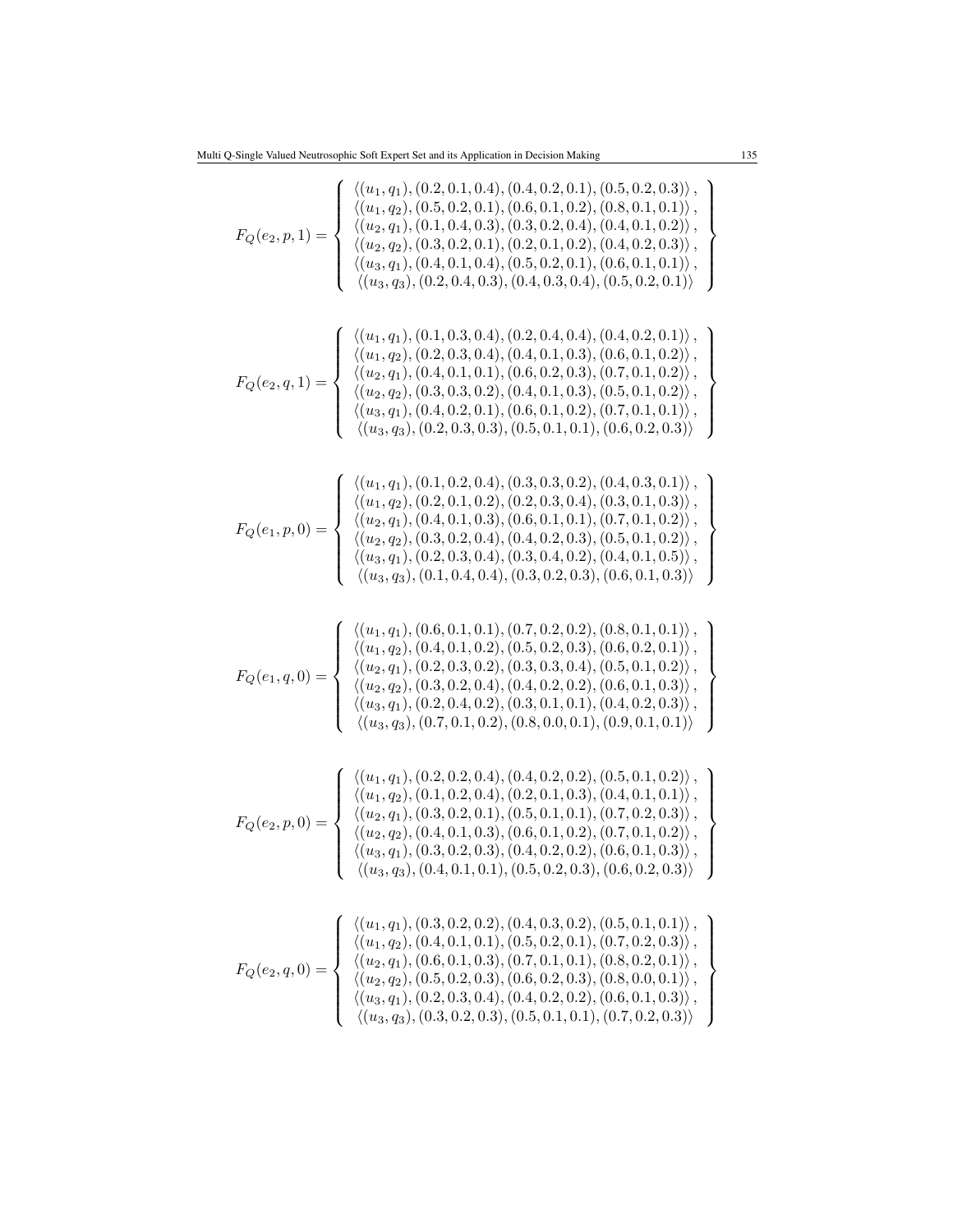Then the multi Q-SVNSES ( $F_Q, E$ ) consisting of the following group of approximations.

$$
(F_Q, E) = \begin{pmatrix} \langle (u_1, q_1), (0.1, 0.2, 0.3), (0.2, 0.4, 0.4), (0.4, 0.3, 0.1) \rangle, \\ \langle (u_1, q_2), (0.3, 0.1, 0.5), (0.4, 0.2, 0.3), (0.6, 0.1, 0.1) \rangle, \\ \langle (u_2, q_1), (0.4, 0.2, 0.1), (0.1, 0.4, 0.4), (0.6, 0.2, 0.2) \rangle, \\ \langle (u_3, q_1), (0.7, 0.2, 0.2), (0.8, 0.1, 0.1), (0.4, 0.2, 0.2) \rangle, \\ \langle (u_3, q_3), (0.2, 0.3, 0.4), (0.1, 0.2, 0.5), (0.3, 0.2, 0.4) \rangle \end{pmatrix},
$$
  
\n
$$
F_Q(e_1, p, 1), \begin{cases} \langle (u_1, q_1), (0.7, 0.2, 0.2), (0.8, 0.1, 0.1), (0.5, 0.3, 0.2) \rangle, \\ \langle (u_3, q_3), (0.2, 0.3, 0.4), (0.1, 0.2, 0.5), (0.3, 0.2, 0.4) \rangle \end{cases},
$$
  
\n
$$
F_Q(e_1, p, 0), \begin{cases} \langle (u_1, q_1), (0.1, 0.2, 0.4), (0.3, 0.3, 0.2), (0.4, 0.3, 0.1) \rangle, \\ \langle (u_1, q_2), (0.2, 0.1, 0.2), (0.2, 0.3, 0.4), (0.3, 0.1, 0.3) \rangle, \\ \langle (u_2, q_1), (0.4, 0.1, 0.3), (0.6, 0.1, 0.1), (0.7, 0.1, 0.2) \rangle, \\ \langle (u_3, q_1), (0.2, 0.3, 0.4), (0.3, 0.4, 0.2), (0.4, 0.1, 0.5) \rangle, \\ \langle (u_3, q_3), (0.1, 0.4, 0.
$$

Each element of the multi Q-SVNSES implies the opinion of each expert professors based on each parameter about the students with their own classes.

Further, we shall define the definitions of agree, disagree, equal and subsets multi Q-SVNSESs.

**Definition 7.** Let  $(F_Q, A)$  and  $(G_Q, B)$  be two multi QSVNSESs. Then  $(F_Q, A)$  is said *to be multi Q-SVNSE subset of*  $(G_Q, B)$ , *denoted by*  $(F_Q, A) \subseteq (G_Q, B)$ , *if*  $A \subseteq B$  *and*  $F_Q(x) \subseteq G_Q(x)$ ,  $\forall x \in A$ .

**Definition 8.** Let  $(F_Q, A)$  and  $(G_Q, B)$  be two multi QSVNSESs. Then  $(F_Q, A)$  is said *to be equal to*  $(G_Q, B)$ , *denoted by*  $(F_Q, A) = (G_Q, B)$ , *if*  $(F_Q, A) \subseteq (G_Q, B)$  *and*  $(G_Q, B) \subseteq (F_Q, A)$ .

Definition 9. *An agree-multi Q-SVNSES* (FQ, A) 1 *over* U *and* Q *is a multi Q-SVNSE subset of the multi Q-SVNSES*  $(F_Q, A)$  *defined as foolows:* 

$$
(F_Q, A)_1 = \{ F_{Q_1}(\eta) : \eta \in E \times X \times \{1\} \}.
$$

Definition 10. *A disagree-multi Q-SVNSES* (FQ, A) 0 *over* U *and* Q *is a multi Q-SVNSE subset of the multi Q-SVNSES*  $(F_Q, A)$  *defined as follows:* 

$$
(F_Q, A)_0 = \{ F_{Q_1}(\eta) : \eta \in E \times X \times \{0\} \}.
$$

Example 1. *Consider Example* (3). *The agree-multi Q-SVNSES* (FQ, E) 1 *over* U *and* Q *is,*

$$
\left( F_Q(e_1,p,1), \left\{ \begin{array}{l} \left\langle (u_1,q_1), (0.1, 0.2, 0.3), (0.2, 0.4, 0.4), (0.4, 0.3, 0.1) \right\rangle, \\ \left\langle (u_1,q_2), (0.3, 0.1, 0.5), (0.4, 0.2, 0.3), (0.6, 0.1, 0.1) \right\rangle, \\ \left\langle (u_2,q_1), (0.4, 0.2, 0.1), (0.1, 0.4, 0.4), (0.6, 0.2, 0.2) \right\rangle, \\ \left\langle (u_2,q_2), (0.6, 0.1, 0.2), (0.8, 0.1, 0.1), (0.4, 0.2, 0.2) \right\rangle, \\ \left\langle (u_3,q_1), (0.7, 0.2, 0.2), (0.6, 0.1, 0.1), (0.5, 0.3, 0.2) \right\rangle, \\ \left\langle (u_3,q_3), (0.2, 0.3, 0.4), (0.1, 0.2, 0.5), (0.3, 0.2, 0.4) \right\rangle \end{array} \right\}
$$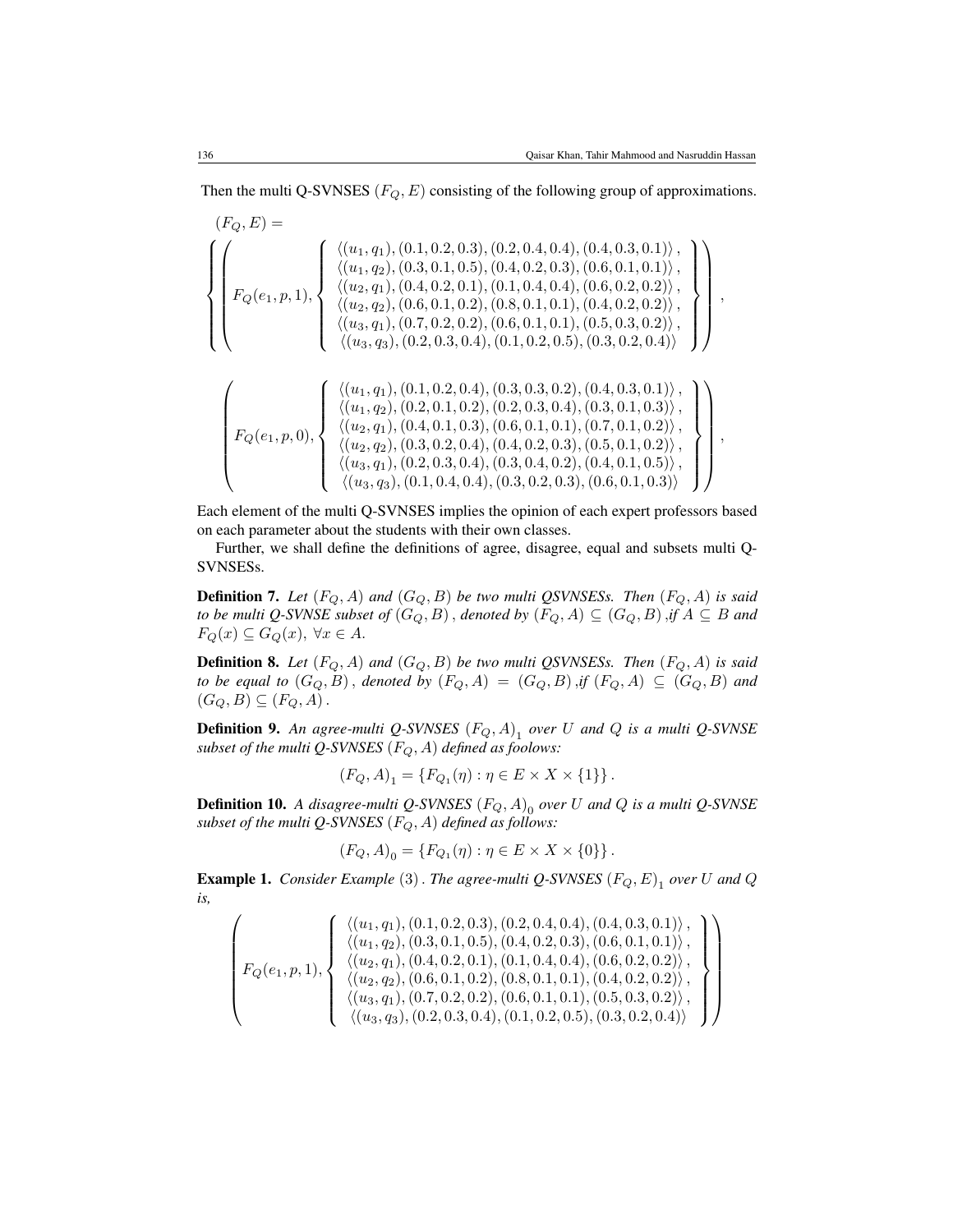$$
\begin{pmatrix}\n\langle (u_1, q_1), (0.3, 0.2, 0.4), (0.4, 0.1, 0.3), (0.5, 0.1, 0.2) \rangle, \\
\langle (u_2, q_1), (0.1, 0.4, 0.5), (0.3, 0.2, 0.3), (0.5, 0.1, 0.4) \rangle, \\
\langle (u_2, q_2), (0.9, 0.1, 0.1), (0.7, 0.2, 0.3), (0.5, 0.1, 0.4) \rangle, \\
\langle (u_3, q_1), (0.8, 0.1, 0.1), (0.7, 0.2, 0.1), (0.5, 0.2, 0.1) \rangle, \\
\langle (u_3, q_3), (0.6, 0.2, 0.1), (0.4, 0.2, 0.1), (0.3, 0.2, 0.4) \rangle, \\
\langle (u_3, q_3), (0.6, 0.2, 0.1), (0.4, 0.2, 0.1), (0.5, 0.2, 0.3) \rangle, \\
\langle (u_1, q_1), (0.2, 0.1, 0.4), (0.4, 0.2, 0.1), (0.5, 0.2, 0.3) \rangle, \\
\langle (u_1, q_2), (0.5, 0.2, 0.1), (0.6, 0.1, 0.2), (0.8, 0.1, 0.1) \rangle, \\
\langle (u_2, q_1), (0.1, 0.4, 0.3), (0.3, 0.2, 0.4), (0.4, 0.1, 0.2) \rangle, \\
\langle (u_3, q_1), (0.4, 0.1, 0.4), (0.5, 0.2, 0.1), (0.6, 0.1, 0.1) \rangle, \\
\langle (u_3, q_3), (0.2, 0.4, 0.3), (0.4, 0.3, 0.4), (0.5, 0.2, 0.1) \rangle, \\
\langle (u_3, q_3), (0.2, 0.4, 0.3), (0.4, 0.3, 0.4), (0.5, 0.2, 0.1) \rangle, \\
\langle (u_1, q_2), (0.2, 0.3, 0.4), (0.2, 0
$$

And the disagree-multi Q-SVNSES  $(F_Q, E)_0$  over U and Q is,

$$
\begin{pmatrix}\n\langle (u_1, q_1), (0.1, 0.2, 0.4), (0.3, 0.3, 0.2), (0.4, 0.3, 0.1), \\
\langle (u_2, q_1), (0.4, 0.1, 0.3), (0.6, 0.1, 0.1), (0.7, 0.1, 0.2)\rangle, \\
\langle (u_2, q_2), (0.3, 0.2, 0.4), (0.4, 0.2, 0.3), (0.5, 0.1, 0.2)\rangle, \\
\langle (u_3, q_1), (0.2, 0.3, 0.4), (0.3, 0.2, 0.3), (0.5, 0.1, 0.2)\rangle, \\
\langle (u_3, q_3), (0.1, 0.4, 0.4), (0.3, 0.2, 0.3), (0.6, 0.1, 0.3)\rangle\n\end{pmatrix}
$$
\n
$$
\begin{pmatrix}\n\langle u_1, q_1), (0.6, 0.1, 0.1), (0.7, 0.2, 0.2), (0.4, 0.1, 0.5)\rangle, \\
\langle (u_3, q_3), (0.1, 0.4, 0.4), (0.3, 0.2, 0.3), (0.6, 0.1, 0.3)\rangle\n\end{pmatrix}
$$
\n
$$
\begin{pmatrix}\n\langle u_1, q_1), (0.6, 0.1, 0.1), (0.7, 0.2, 0.2), (0.8, 0.1, 0.1)\rangle, \\
\langle (u_2, q_2), (0.4, 0.1, 0.2), (0.5, 0.2, 0.3), (0.6, 0.2, 0.1)\rangle, \\
\langle (u_3, q_1), (0.2, 0.3, 0.2), (0.3, 0.3, 0.4), (0.5, 0.1, 0.2)\rangle\n\end{pmatrix}
$$
\n
$$
\begin{pmatrix}\n\langle u_1, q_1), (0.2, 0.2, 0.4), (0.4, 0.2, 0.2), (0.8, 0.1, 0.1)\rangle, \\
\langle (u_2, q_2), (0.3, 0.2, 0.4), (0.4, 0.2, 0.2), (0.6, 0.
$$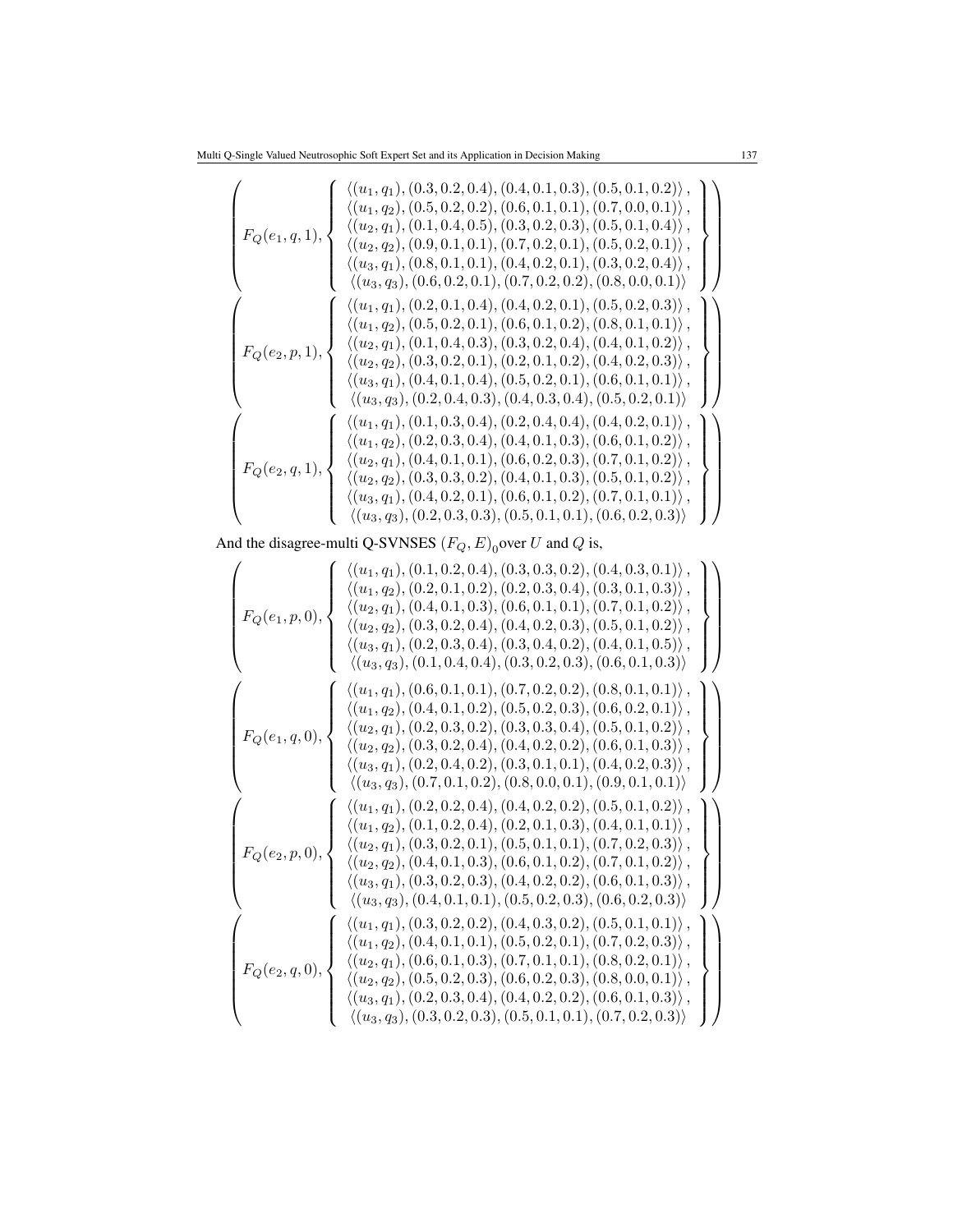Further we shall define the definition of complement of multi Q-SVNSES and it related proposition.

**Definition 11.** The complement of muti Q-SVNSES  $(F_Q, A)$  is denoted by  $(F, A)^c$  and is defined by  $(F_Q, A)^c = (F_Q^c; A)$ , where  $F_Q^c : A \to M^k QF(U)$  is a function given by  $F_Q^c(x) = c(F_Q(\exists x))$ ,  $\forall x \in ]A$  such that c is the multi Q-SVN complement.

Proposition 3.1. *Let* (FQ, A) *be a multi Q-SVNSES. Then*

(1) 
$$
((F_Q, A)^c)^c = (F_Q, A)
$$
  
\n(2)  $(F_Q, A)^c_1 = (F_Q, A)^c_0$   
\n(3)  $(F_Q, A)^c_0 = (F_Q, A)^c_1$ 

*Proof.* The proof of this proposition is easy by using the properties of multi Q-SVNS.  $\Box$ 

## 4. UNION AND INTERSECTION OF MULTI Q-SVNSESS

In this section we propose the definitions of union and intersection of multi Q-SVNSES, give some examples and discussed their related properties.

**Definition 12.** Let  $(F_Q, A)$  and  $(G_Q, B)$  be two multi Q-SVNSESs over U and Q. Then *their union is a multi Q-SVNSES denoted by*  $(M_Q, C) = (F_Q, A) (G_Q, B)$ , *where*  $C =$  $A ∪ B$  *and*  $∀ x ∈ C$ *, the multi Q-SVNSES* ( $M_Q, C$ ) *is defined as follows:* 

$$
M_Q(x) = \begin{cases} F_Q(x) & \text{if } x \in A - B; \\ G_Q(x) & \text{if } x \in B - A; \\ F_Q(x)G_Q(x) & \text{if } x \in A \cap B. \end{cases}
$$

Let us suppose that  $U = \{u_1, u_2, u_3, u_4\}$ ,  $E = \{e_1, e_2, e_3\}$  are respectively, the universe of discourse and the set of parameters. Let  $Q = \{q_1, q_2\}$  be a non-empty set and  $X = \{p, q\}$ be the expert set. Then  $(F_Q, A)$  and  $(G_Q, B)$  are two multi Q-SVNSESs over U and  $Q$  such that

$$
A = \{ (e_1, p, 1), (e_2, p, 0), (e_1, q, 1), (e_2, q, 1) \};
$$
  

$$
B = \{ (e_1, p, 1), (e_1, q, 1), (e_2, q, 1) \}
$$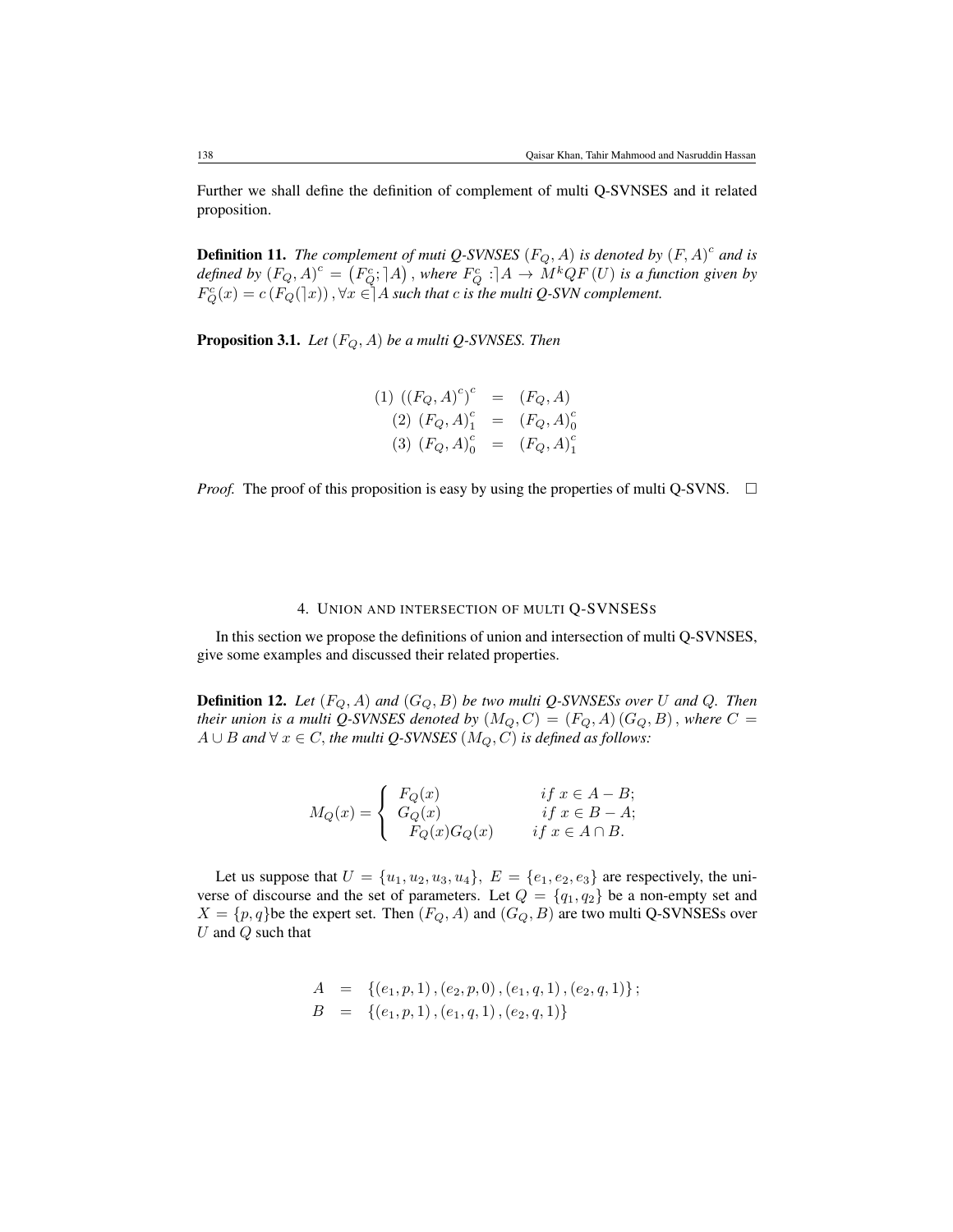$$
(F_Q, A) = \begin{cases} \n\langle (u_1, q_1), (0.1, 0.2, 0.3), (0.2, 0.4, 0.4), (0.4, 0.3, 0.1) \rangle, \\
\langle (u_2, q_1), (0.4, 0.2, 0.1), (0.4, 0.4, 0.4), (0.6, 0.2, 0.2) \rangle, \\
\langle (u_3, q_1), (0.7, 0.2, 0.2), (0.8, 0.1, 0.1), (0.4, 0.2, 0.2) \rangle, \\
\langle (u_3, q_2), (0.6, 0.1, 0.2), (0.8, 0.1, 0.1), (0.4, 0.2, 0.2) \rangle, \\
\langle (u_3, q_3), (0.2, 0.3, 0.4), (0.1, 0.2, 0.5), (0.3, 0.2, 0.4) \rangle\n\end{cases}
$$
\n
$$
(e_1, q_1), \begin{pmatrix} (0.3, 0.2, 0.4), (0.4, 0.1, 0.1), (0.5, 0.3, 0.2) \rangle, \\
\langle (u_1, q_2), (0.5, 0.2, 0.2), (0.6, 0.1, 0.1), (0.7, 0.0, 0.1) \rangle, \\
\langle (u_2, q_1), (0.1, 0.4, 0.5), (0.3, 0.2, 0.3), (0.5, 0.1, 0.2) \rangle, \\
\langle (u_3, q_1), (0.8, 0.2, 0.2), (0.6, 0.1, 0.1), (0.7, 0.2, 0.1), (0.5, 0.2, 0.1) \rangle, \\
\langle (u_3, q_1), (0.8, 0.1, 0.1), (0.4, 0.2, 0.1), (0.5, 0.2, 0.1) \rangle, \\
\langle (u_3, q_3), (0.6, 0.2, 0.1), (0.4, 0.2, 0.1), (0.5, 0.2, 0.1) \rangle, \\
\langle (u_3, q_3), (0.6, 0.2, 0.1), (0.4, 0.2, 0.1), (0.5, 0.2, 0.3
$$

and

$$
(G_Q, B) = \left\{ (e_1, p, 1), \begin{pmatrix} \langle (u_1, q_1), (0.1, 0.2, 0.4), (0.3, 0.3, 0.2), (0.4, 0.3, 0.1) \rangle, \\ \langle (u_1, q_2), (0.2, 0.1, 0.2), (0.2, 0.3, 0.4), (0.3, 0.1, 0.3) \rangle, \\ \langle (u_2, q_1), (0.4, 0.1, 0.3), (0.6, 0.1, 0.1), (0.7, 0.1, 0.2) \rangle, \\ \langle (u_2, q_2), (0.3, 0.2, 0.4), (0.4, 0.2, 0.3), (0.5, 0.1, 0.2) \rangle, \\ \langle (u_3, q_1), (0.2, 0.3, 0.4), (0.3, 0.4, 0.2), (0.4, 0.1, 0.5) \rangle, \\ \langle (u_3, q_3), (0.1, 0.4, 0.4), (0.3, 0.2, 0.3), (0.6, 0.1, 0.3) \rangle \end{pmatrix} \right\}
$$

$$
(e_1,q,1),\left(\begin{array}{l} \langle (u_1,q_1), (0.6,0.1,0.1), (0.7,0.2,0.2), (0.8,0.1,0.1) \rangle\,,\\ \langle (u_1,q_2), (0.4,0.1,0.2), (0.5,0.2,0.3), (0.6,0.2,0.1) \rangle\,,\\ \langle (u_2,q_1), (0.2,0.3,0.2), (0.3,0.3,0.4), (0.5,0.1,0.2) \rangle\,,\\ \langle (u_2,q_2), (0.3,0.2,0.4), (0.4,0.2,0.2), (0.6,0.1,0.3) \rangle\,,\\ \langle (u_3,q_1), (0.2,0.4,0.2), (0.3,0.1,0.1), (0.4,0.2,0.3) \rangle\,,\\ \langle (u_3,q_3), (0.7,0.1,0.2), (0.8,0.0,0.1), (0.9,0.0,0.1) \rangle\end{array}\right)
$$

,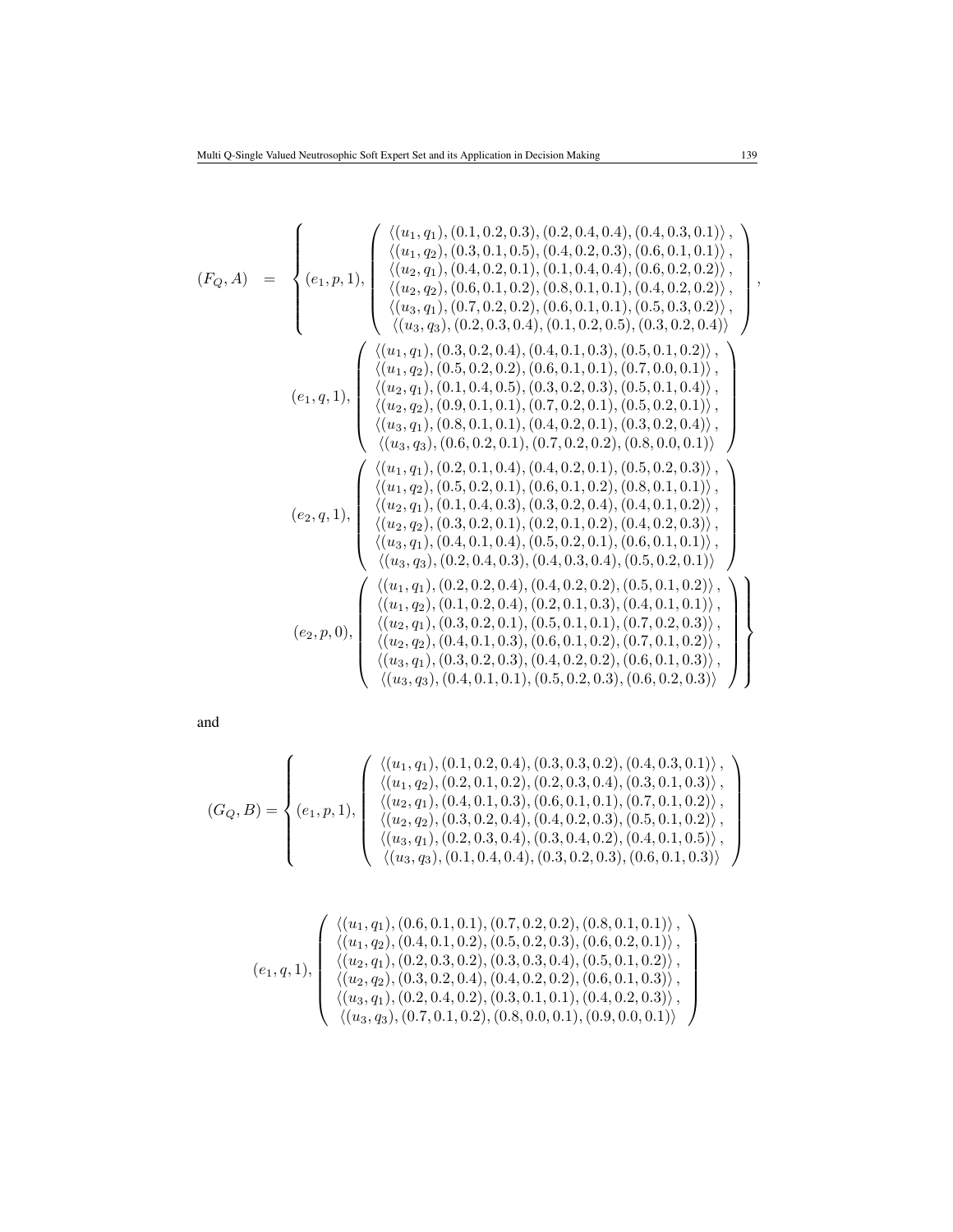$$
(e_2, q, 1), \left\{ \begin{array}{l} \langle (u_1, q_1), (0.2, 0.2, 0.4), (0.4, 0.2, 0.2), (0.5, 0.1, 0.2) \rangle \,, \\ \langle (u_1, q_2), (0.1, 0.2, 0.4), (0.2, 0.1, 0.3), (0.4, 0.1, 0.1) \rangle \,, \\ \langle (u_2, q_1), (0.3, 0.2, 0.1), (0.5, 0.1, 0.1), (0.7, 0.2, 0.3) \rangle \,, \\ \langle (u_2, q_2), (0.4, 0.1, 0.3), (0.6, 0.1, 0.2), (0.7, 0.1, 0.2) \rangle \,, \\ \langle (u_3, q_1), (0.3, 0.2, 0.3), (0.4, 0.2, 0.2), (0.6, 0.1, 0.3) \rangle \,, \\ \langle (u_3, q_3), (0.4, 0.1, 0.1), (0.5, 0.2, 0.3), (0.6, 0.2, 0.3) \rangle \end{array} \right\}
$$

Then the union of  $(F_Q, A)$  and  $(G_Q, B)$  is  $(M_Q, C) = (F_Q, A) (G_Q, B)$ , such that

$$
(M_Q, C) = \begin{cases}\n\langle (u_1, q_1), (0.1, 0.2, 0.3), (0.3, 0.3, 0.2), (0.4, 0.3, 0.1)\rangle, \\
\langle (u_2, q_1), (0.4, 0.1, 0.1), (0.6, 0.1, 0.1), (0.7, 0.1, 0.2)\rangle, \\
\langle (u_3, q_1), (0.7, 0.2, 0.2), (0.8, 0.1, 0.1), (0.5, 0.1, 0.2)\rangle, \\
\langle (u_3, q_2), (0.6, 0.1, 0.2), (0.8, 0.1, 0.1), (0.5, 0.1, 0.2)\rangle, \\
\langle (u_3, q_3), (0.2, 0.3, 0.4), (0.3, 0.2, 0.3), (0.6, 0.1, 0.1)\rangle, \\
\langle (u_1, q_2), (0.5, 0.1, 0.1), (0.7, 0.1, 0.2), (0.8, 0.1, 0.1)\rangle, \\
\langle (u_1, q_2), (0.5, 0.1, 0.1), (0.7, 0.1, 0.2), (0.8, 0.1, 0.1)\rangle, \\
\langle (u_2, q_1), (0.2, 0.3, 0.2), (0.4, 0.2, 0.2), (0.5, 0.1, 0.2)\rangle, \\
\langle (u_2, q_2), (0.9, 0.1, 0.1), (0.7, 0.2, 0.1), (0.6, 0.1, 0.1)\rangle, \\
\langle (u_3, q_1), (0.8, 0.1, 0.1), (0.4, 0.2, 0.2), (0.5, 0.1, 0.2)\rangle, \\
\langle (u_3, q_3), (0.7, 0.1, 0.1), (0.4, 0.1, 0.1), (0.4, 0.2, 0.3)\rangle, \\
\langle (u_3, q_3), (0.7, 0.1, 0.1), (0.8, 0.0, 0.1), (0.9, 0.0, 0.1)\rangle, \\
\langle (u_3, q_3), (0.7, 0.1, 0.1), (0.8, 0.0, 0.
$$

Definition 13. *Let* (FQ, A) *and* (GQ, B) *be two multi Q-SVNSESs over* U *and* Q*. Then their intersection is a multi Q-SVNSES denoted by*  $(M_Q, C) = (F_Q, A)$   $(G_Q, B)$  , where  $C = A \cup B$  and  $\forall x \in C$ , the multi Q-SVNSES  $(M_Q, C)$  is defined as follows:

$$
M_Q(x) = \begin{cases} F_Q(x) & \text{if } x \in A - B; \\ G_Q(x) & \text{if } x \in B - A; \\ (F_Q, A) (G_Q, B) & \text{if } x \in A \cap B. \end{cases}
$$

**Example 2.** *From Example(4), we have*  $(M_Q, C) = (F_Q, A) (G_Q, B)$ , *where*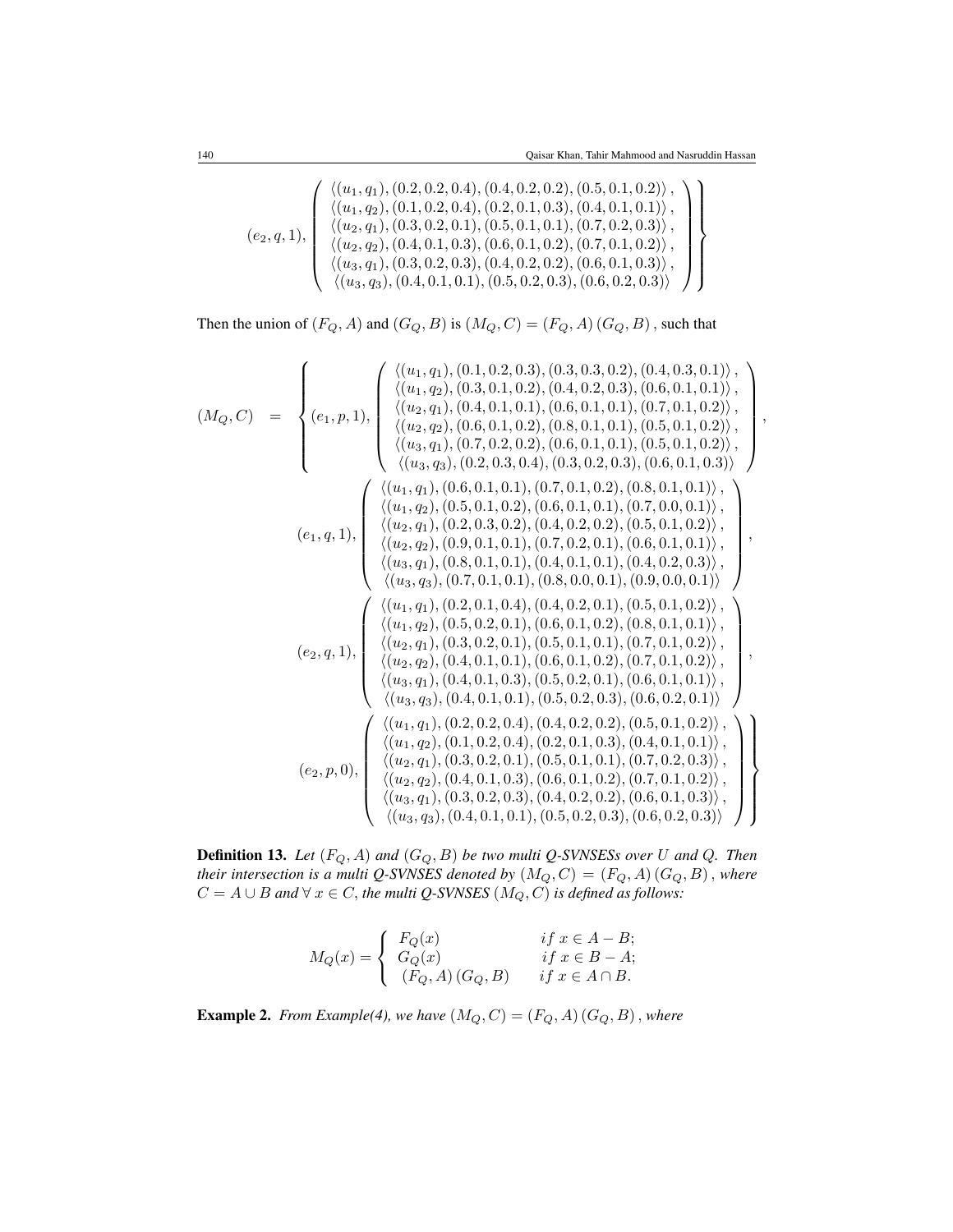$$
(H_Q, C) = \begin{cases} \n\langle (u_1, q_1), (0.1, 0.2, 0.3), (0.2, 0.4, 0.4), (0.3, 0.1), (0.4, 0.3), (0.4, 0.2), (0.5, 0.1), (0.6, 0.2), (0.5, 0.1), (0.6, 0.2), (0.6, 0.1), (0.7, 0.2), (0.8, 0.3), (0.4, 0.2, 0.3), (0.4, 0.2, 0.3), (0.4, 0.2, 0.2), (0.4, 0.3, 0.5), (0.4, 0.2, 0.3), (0.4, 0.2, 0.5), (0.4, 0.2, 0.5), (0.4, 0.2, 0.5), (0.4, 0.2, 0.4), (0.4, 0.2, 0.5), (0.3, 0.2, 0.4), (0.4, 0.2, 0.5), (0.3, 0.2, 0.4), (0.4, 0.2, 0.5), (0.3, 0.2, 0.4), (0.4, 0.2, 0.5), (0.3, 0.2, 0.4), (0.4, 0.2, 0.5), (0.3, 0.2, 0.1), (0.4, 0.2, 0.2), (0.5, 0.2, 0.3), (0.5, 0.1, 0.2), (0.5, 0.2, 0.3), (0.5, 0.1, 0.2), (0.5, 0.2, 0.3), (0.5, 0.2, 0.3), (0.5, 0.2, 0.3), (0.5, 0.2, 0.3), (0.5, 0.2, 0.3), (0.5, 0.2, 0.3), (0.5, 0.2, 0.3), (0.5, 0.2, 0.3), (0.5, 0.2, 0.3), (0.5, 0.2, 0.3), (0.5, 0.2, 0.3), (0.5, 0.2, 0.3), (0.5, 0.2, 0.2), (0.5, 0.2, 0.3), (0.5, 0.2, 0.3), (0.4, 0.2, 0.2), (0.5,
$$

Now from the definitions of union and intersection of multi Q-SVNSESs we have the following proposition.

Proposition 4.1. *Let* (FQ, A),(HQ, B) *and* (NQ, C) *are any three multi Q-SVNSESs over* U *and* Q. *Then we have,*

$$
(1) (F_Q, A) \cup (F_Q, A) = (F_Q, A)
$$
  
\n
$$
(2) (F_Q, A) \cap (F_Q, A) = (F_Q, A)
$$
  
\n
$$
(3) (F_Q, A) \cup ((H_Q, B) \cup (N_Q, C)) = ((F_Q, A) \cup (H_Q, B)) \cup (N_Q, C);
$$
  
\n
$$
(4) (F_Q, A) \cap ((H_Q, B) \cap (N_Q, C)) = ((F_Q, A) \cap (H_Q, B)) \cap (N_Q, C);
$$
  
\n
$$
(5) (F_Q, A) \cap ((H_Q, B) \cup (N_Q, C)) = ((F_Q, A) \cap (H_Q, B)) \cup ((F_Q, A) \cap (N_Q, C))
$$

$$
(5) (F_Q, A) \cap ((H_Q, B) \cup (N_Q, C)) = ((F_Q, A) \cap (H_Q, B)) \cup ((F_Q, A) \cap (N_Q, C));
$$
  

$$
(6) (F_Q, A) \cup ((H_Q, B) \cap (N_Q, C)) = ((F_Q, A) \cup (H_Q, B)) \cap ((F_Q, A) \cup (N_Q, C)).
$$

*Proof.* The proof of this proposition is easy, by using the properties of multi Q-SVNSs.  $\Box$ 

## 5. AND AND OR OPERATIONS OF MULTI Q\_SVNSESS

In this section we propose the definitions of AND and OR operations for multi Q-SVNSESs and give some examples.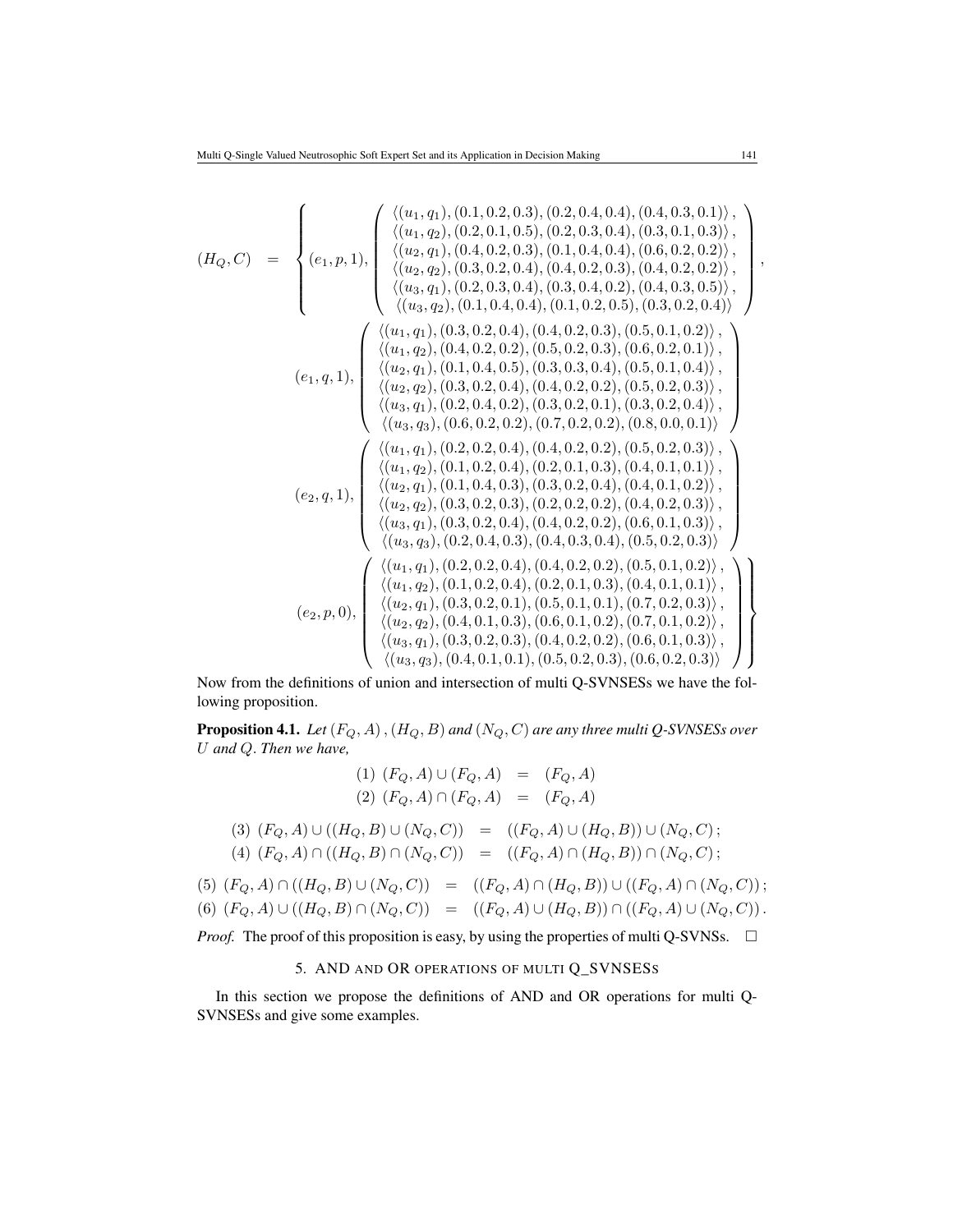Definition 14. *Let* (FQ, A) *and* (GQ, B) *be two multi Q-SVNSESs over* U *and* Q. *Then* the "  $AND$ " operation for  $(F_Q, A)$  and  $(G_Q, B)$  is denoted by  $(F_Q, A) \wedge (G_Q, B)$  and is de*fined as*  $(M, A \times B) = (F_Q, A) \wedge (G_Q, B)$  such that  $M_Q(\rho, \varphi) = (F_Q(\rho) \cap G_Q(\varphi))$  ;  $\forall \ (\rho, \varphi) \in$  $A \times B$ .

. Suppose Example (4) Let

$$
A = \{ (e_1, p, 1), (e_2, p, 0) \}, \text{and} B = \{ (e_1, p, 1), (e_1, q, 1) \}
$$

$$
(F_Q, A) = \begin{cases} \langle (u_1, q_1), (0.1, 0.2, 0.3), (0.2, 0.4, 0.4), (0.4, 0.3, 0.1) \rangle, \\ \langle (u_1, q_2), (0.3, 0.1, 0.5), (0.4, 0.2, 0.3), (0.6, 0.1, 0.1) \rangle, \\ \langle (u_2, q_1), (0.4, 0.2, 0.1), (0.1, 0.4, 0.4), (0.6, 0.2, 0.2) \rangle, \\ \langle (u_2, q_2), (0.6, 0.1, 0.2), (0.8, 0.1, 0.1), (0.4, 0.2, 0.2) \rangle, \\ \langle (u_3, q_1), (0.7, 0.2, 0.2), (0.6, 0.1, 0.1), (0.5, 0.3, 0.2) \rangle, \\ \langle (u_3, q_3), (0.2, 0.3, 0.4), (0.1, 0.2, 0.5), (0.3, 0.2, 0.4) \rangle \end{cases},
$$

$$
(e_2, p, 0), \begin{cases} \langle (u_1, q_1), (0.2, 0.2, 0.4), (0.4, 0.2, 0.5), (0.3, 0.2, 0.4) \rangle, \\ \langle (u_2, q_1), (0.2, 0.2, 0.4), (0.4, 0.2, 0.2), (0.5, 0.1, 0.2) \rangle, \\ \langle (u_1, q_2), (0.1, 0.2, 0.4), (0.2, 0.1, 0.3), (0.4, 0.1, 0.1) \rangle, \\ \langle (u_2, q_1), (0.3, 0.2, 0.1), (0.5, 0.1, 0.2), (0.7, 0.1, 0.2) \rangle, \\ \langle (u_3, q_1), (0.3, 0.2, 0.3), (0.4, 0.2, 0.2), (0.6, 0.1, 0.3) \rangle, \\ \langle (u_3, q_3), (0.4, 0.1, 0.1), (0.5, 0.2, 0.3), (0.6, 0.2, 0.3) \rangle \end{cases},
$$

and

$$
(G_Q,B) = \begin{cases} \langle (u_1,q_1), (0.1, 0.2, 0.4), (0.3, 0.3, 0.2), (0.4, 0.3, 0.1) \rangle, \\ \langle (u_2,q_1), (0.4, 0.1, 0.3), (0.6, 0.1, 0.1), (0.7, 0.1, 0.2) \rangle, \\ \langle (u_2,q_2), (0.3, 0.2, 0.4), (0.4, 0.2, 0.3), (0.5, 0.1, 0.2) \rangle, \\ \langle (u_3,q_1), (0.2, 0.3, 0.4), (0.3, 0.4, 0.2), (0.4, 0.1, 0.5) \rangle, \\ \langle (u_3,q_3), (0.1, 0.4, 0.4), (0.3, 0.2, 0.3), (0.6, 0.1, 0.3) \rangle \end{cases}, \quad (2, 0, 1, 0, 1, 0, 1, 0, 1, 0, 1, 0, 1, 0, 1, 0, 1, 0, 1, 0, 1, 0, 1, 0, 1, 0, 1, 0, 1, 0, 1, 0, 1, 0, 1, 0, 1, 0, 1, 0, 1, 0, 1, 0, 1, 0, 1, 0, 1, 0, 1, 0, 1, 0, 1, 0, 1, 0, 1, 0, 1, 0, 1, 0, 1, 0, 1, 0, 1, 0, 1, 0, 1, 0, 1, 0, 1, 0, 1, 0, 1, 0, 2, 0, 1, 0, 1, 0, 1, 0, 1, 0, 1, 0, 1, 0, 1, 0, 1, 0, 1, 0, 1, 0, 1, 0, 1, 0, 1, 0, 1, 0, 1, 0, 1, 0, 1, 0, 1, 0, 1, 0, 1, 0, 1, 0, 1, 0, 1, 0, 1, 0, 1, 0, 1, 0, 1, 0, 1, 0, 1, 0, 1, 0, 1, 0, 1, 0, 1, 0
$$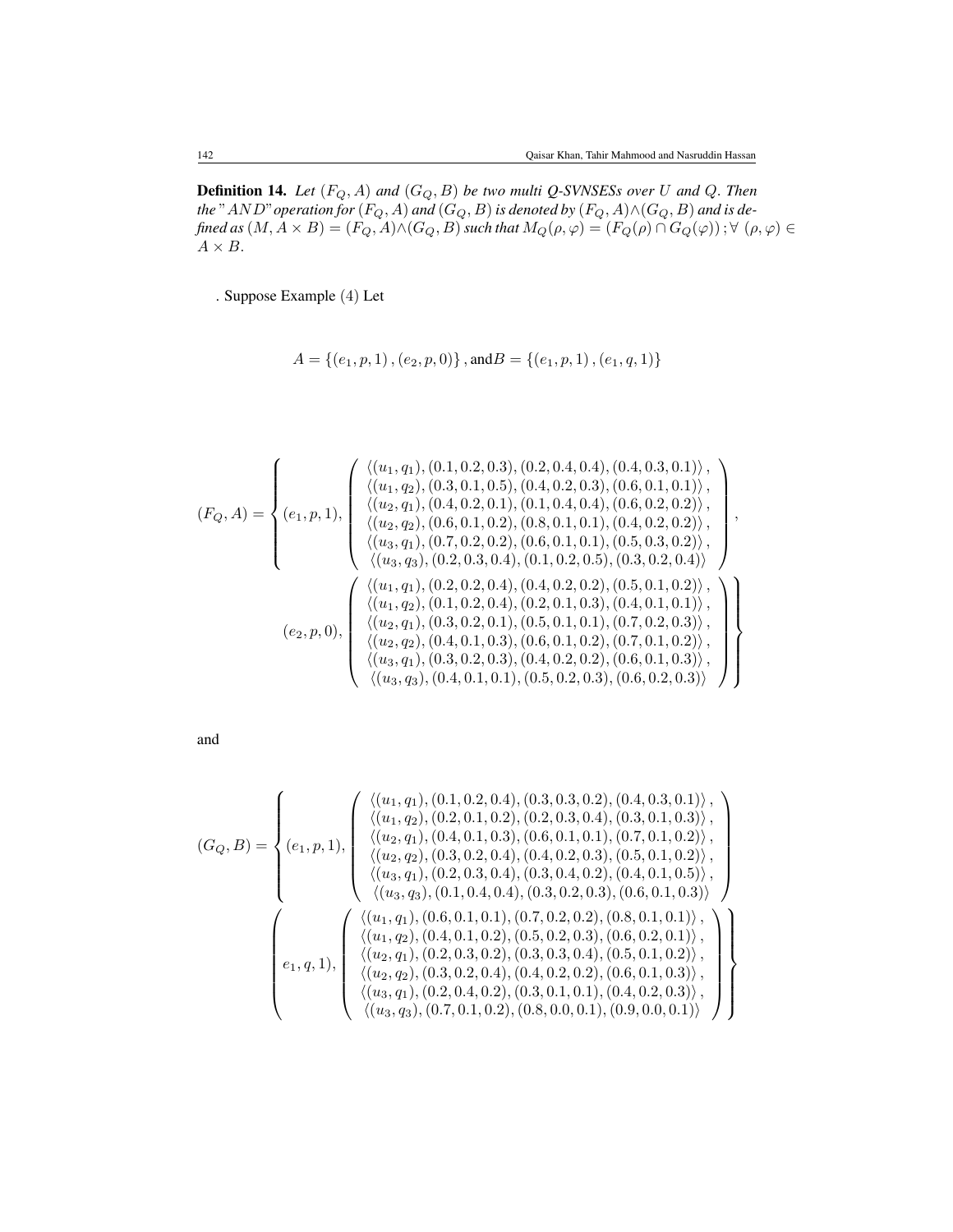Then  $(F_Q, A)$   $AND$   $(G_Q, B)$  =

$$
\left\{ \begin{array}{c} \langle (u_1, q_1), (0.1, 0.2, 0.4), (0.3, 0.2), (0.4, 0.3), (0.3, 0.1), (0.4, 0.2, 0.3) \rangle, \\ \langle (u_2, q_1), (0.4, 0.2, 0.3), (0.1, 0.4, 0.4), (0.5, 0.2, 0.2) \rangle, \\ \langle (u_3, q_1), (0.2, 0.3, 0.4), (0.4, 0.2, 0.5), (0.3, 0.2, 0.4) \rangle \end{array} \right\},
$$
  
\n
$$
\left\{ \begin{array}{c} \langle (u_1, q_2), (0.3, 0.2, 0.4), (0.4, 0.2, 0.3), (0.5, 0.2, 0.2) \rangle, \\ \langle (u_3, q_1), (0.2, 0.3, 0.4), (0.4, 0.2, 0.3), (0.4, 0.1, 0.5) \rangle, \\ \langle (u_3, q_3), (0.1, 0.4, 0.4), (0.1, 0.2, 0.5), (0.3, 0.2, 0.4) \rangle \end{array} \right\},
$$
  
\n
$$
\left\{ \begin{array}{c} \langle (u_1, q_1), (0.1, 0.2, 0.3), (0.2, 0.4, 0.2), (0.4, 0.1, 0.5) \rangle, \\ \langle (u_2, q_2), (0.3, 0.1, 0.5), (0.4, 0.2, 0.3), (0.6, 0.2, 0.1) \rangle, \\ \langle (u_1, q_2), (0.3, 0.1, 0.5), (0.4, 0.2, 0.3), (0.6, 0.2, 0.1) \rangle, \\ \langle (u_2, q_2), (0.3, 0.2, 0.4), (0.4, 0.2, 0.2), (0.4, 0.2, 0.3) \rangle, \\ \langle (u_3, q_3), (0.2, 0.3, 0.2), (0.1, 0.4, 0.2, 0.5), (0.3, 0.2, 0.3) \rangle, \\ \langle (u_3, q_3),
$$

Definition 15. *Let* (FQ, A) *and* (GQ, B) *be two multi Q-SVNSESs over* U *and* Q. *Then the*  $"OR"$  operation for  $(F_Q, A)$  and  $(G_Q, B)$  is denoted by  $(F_Q, A) \vee (G_Q, B)$  and is defined  $as(M,A\times B)=(F_Q,A)\vee (G_Q,B)$  such that  $M_Q(\rho,\varphi)=(F_Q(\rho)\cup G_Q(\varphi))$  ;  $\forall\,\,(\rho,\varphi)\in$  $A\times B.$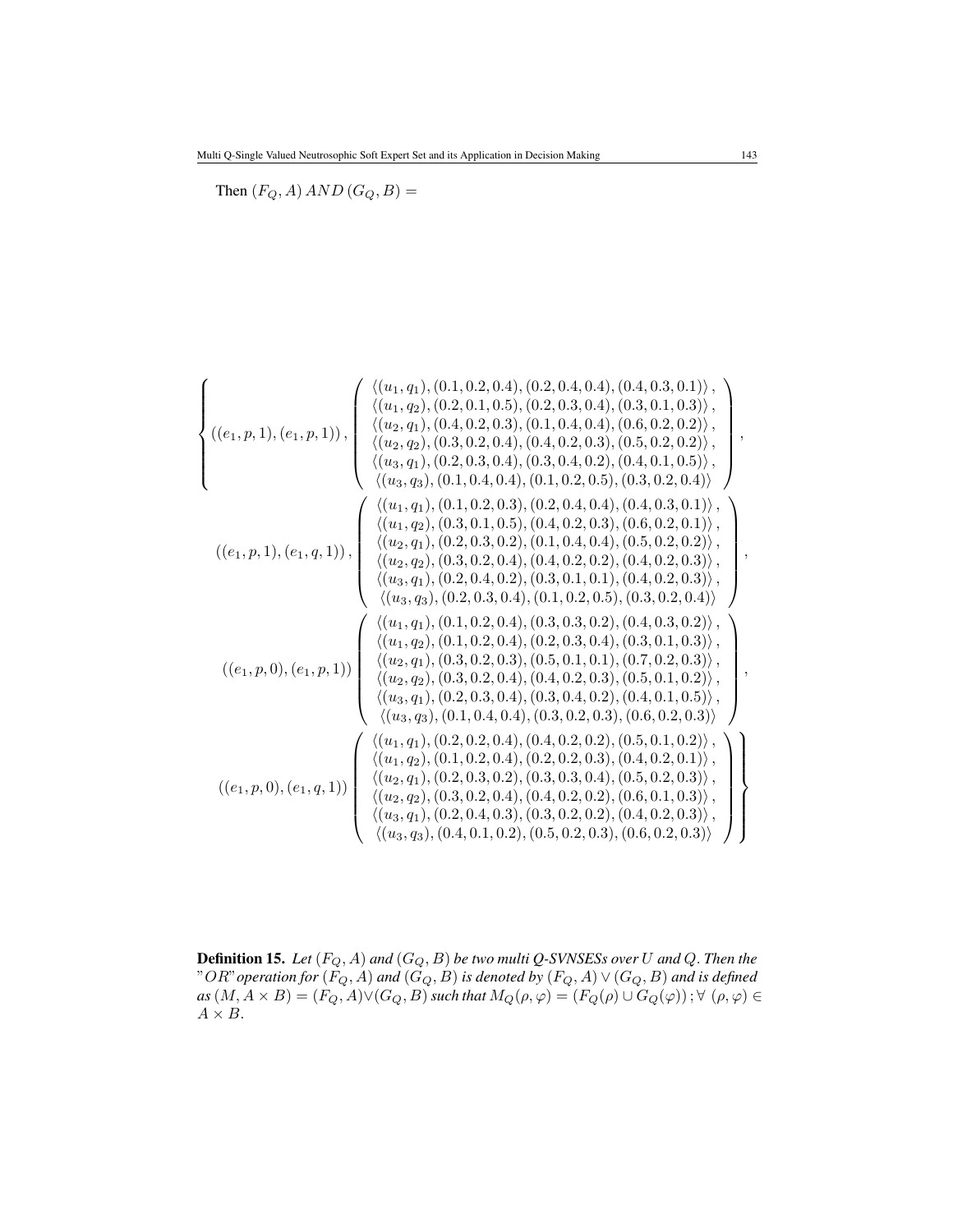**Example 3.** Suppose Example (5)  $(F_Q, A)$   $OR$   $(G_Q, B)$ =

$$
\left\{ \begin{array}{c} \langle (u_1,q_1), (0.1,0.2,0.3), (0.3,0.3,0.2), (0.4,0.3,0.1), \\ \langle (u_2,q_1), (0.4,0.1,0.1), (0.6,0.1,0.1), (0.5,0.1,0.2) \rangle, \\ \langle (u_2,q_2), (0.6,0.1,0.2), (0.8,0.1,0.1), (0.5,0.1,0.2) \rangle, \\ \langle (u_3,q_1), (0.7,0.2,0.2), (0.6,0.1,0.1), (0.5,0.1,0.2) \rangle, \\ \langle (u_3,q_3), (0.2,0.3,0.4), (0.3,0.2,0.3), (0.6,0.1,0.3) \rangle \end{array} \right\},
$$
  
\n
$$
\left\{ \begin{array}{c} \langle (u_1,q_1), (0.6,0.1,0.2), (0.8,0.1,0.1), (0.5,0.1,0.2) \rangle, \\ \langle (u_3,q_3), (0.2,0.3,0.4), (0.3,0.2,0.3), (0.6,0.1,0.3) \rangle \\ \langle (u_1,q_2), (0.4,0.1,0.2), (0.5,0.2,0.3), (0.6,0.1,0.1) \rangle, \\ \langle (u_1,q_2), (0.4,0.1,0.2), (0.5,0.2,0.3), (0.6,0.1,0.1) \rangle, \\ \langle (u_2,q_1), (0.4,0.2,0.1), (0.3,0.3,0.4), (0.6,0.1,0.2) \rangle, \\ \langle (u_3,q_1), (0.7,0.2,0.2), (0.8,0.1,0.1), (0.6,0.1,0.2) \rangle, \\ \langle (u_3,q_3), (0.7,0.1,0.4), (0.8,0.0,0.1), (0.5,0.3,0.2) \rangle, \\ \langle (u_3,q_3), (0.7,0.1,0.4), (0.8,0.0,0.1), (0.5,0.3,0.2) \rangle, \\ \langle (u_3,q_3), (0.7,0.1,0.2), (0.6,0.1,0.1
$$

**Definition 16.** Let  $N_Q$  be a multi Q-single valued neutrosophic soft expert element. Then *the the score function of*  $N_Q$  *is defined as follows:* 

$$
S_c(N_Q) = \frac{1}{k_j} \frac{2 + \mu_j(u_i, q) - \nu_j(u_i, q) - \xi_j(u_i, q)}{3}
$$

# 6. AN APPLICATION OF MULTI Q-SVNSESS IN DECISION MAKING

In this section, we present an application of multi Q-SVNSES theory in a decision making problem by using the score values of each element in agree multi Q-SVNSESs and disagree multi Q-SVNSESs.

Example 4. *Let us suppose that a university wants to fill the vacancy of assistant professor in the department of mathematics to be chosen by the expert committee. Suppose that the candidates passed the entry test is three. Let the*  $U = \{u_1, u_2, u_3\}$  *be the set of candidates with two types of qualifications*  $Q = \{q_1 = master\ of\ science,\ q_2 = PhD\}$ *and the set of parameters consider by the hiring committee is*  $E = \{e_1 = e^e\}$ *experience*,  $e_2 =$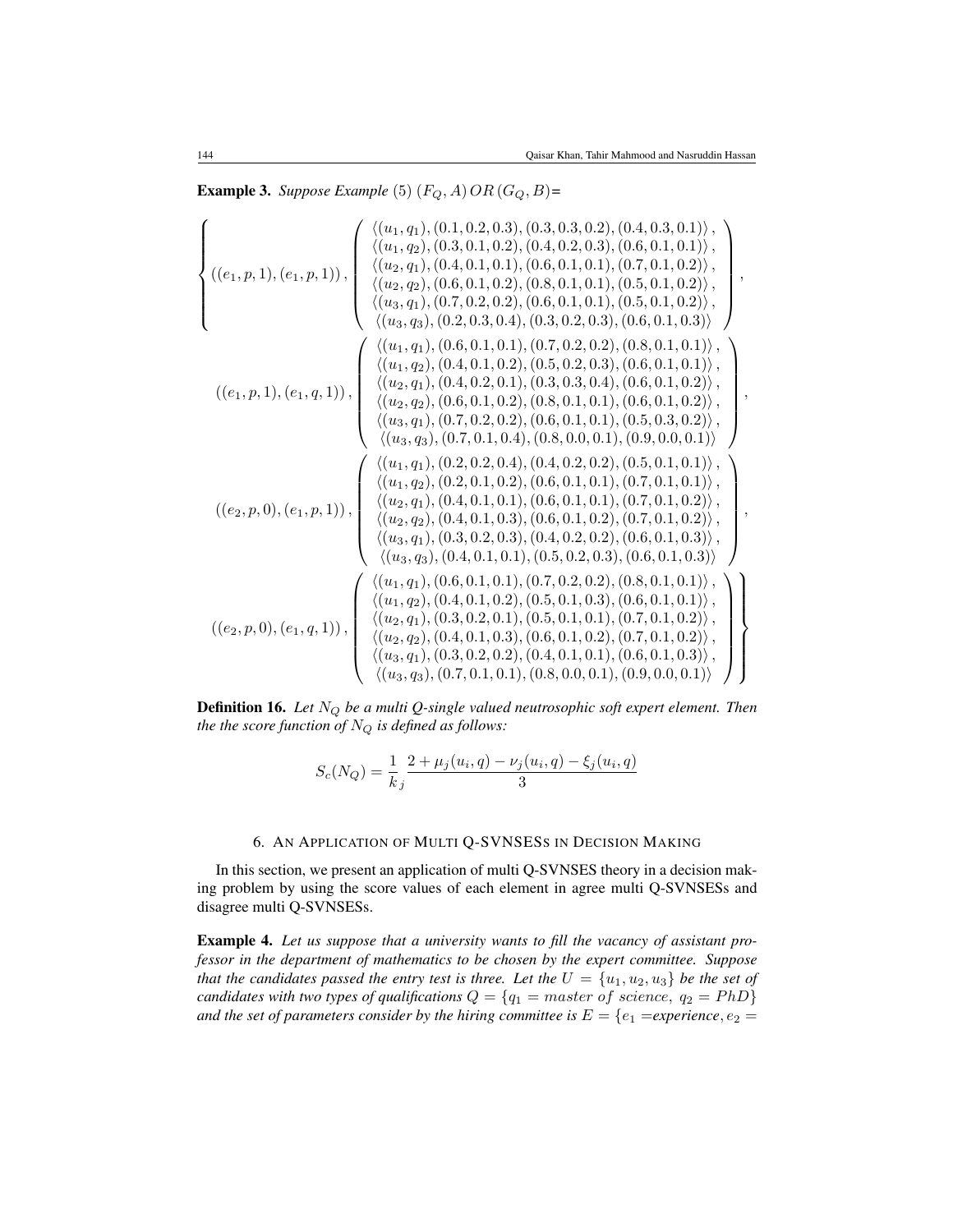teaching skills}. Let  $X = \{p, q\}$  be the two expert of the committee. After a lot of dis*cussion the committee formulate the following multi Q-SVNSES.*

$$
(M_Q,D)=\begin{cases} (u_1,q_1), (0.3,0.1,0.2), (0.3,0.2,0.2), (0.4,0.1,0.1),\\ (u_2,q_1), (0.2,0.3,0.4), (0.4,0.2,0.4), (0.4,0.3,0.4), (0.5,0.3,0.4),\\ (u_2,q_1), (0.2,0.3,0.4), (0.4,0.2,0.4), (0.5,0.3,0.3),\\ (u_3,q_1), (0.2,0.4,0.4), (0.3,0.3,0.3), (0.4,0.2,0.3),\\ (u_3,q_2), (0.2,0.1,0.2), (0.3,0.2,0.2), (0.5,0.2,0.2),\\ (u_2,q_1), (0.2,0.1,0.2), (0.3,0.2,0.3), (0.5,0.1,0.1),\\ (u_2,q_1), (0.2,0.4,0.4), (0.3,0.2,0.3), (0.5,0.2,0.2),\\ (u_2,q_2), (0.2,0.2,0.3), (0.2,0.1,0.2), (0.3,0.2,0.1),\\ (u_3,q_1), (0.1,0.2,0.4), (0.2,0.1,0.3), (0.5,0.2,0.1),\\ (u_3,q_1), (0.1,0.2,0.4), (0.2,0.1,0.3), (0.5,0.2,0.2),\\ (u_3,q_2), (0.2,0.2,0.2), (0.3,0.2,0.4), (0.5,0.2,0.2),\\ (u_3,q_2), (0.2,0.2,0.4), (0.2,0.1,0.3), (0.4,0.2,0.2),\\ (u_3,q_2), (0.2,0.2,0.4), (0.3,0.2,0.4), (0.4,0.2,0.2),\\ (u_3,q_2), (0.2,0.2,0.4), (0.3,0.2,0.4), (0.4,0.2,0.2),\\ (u_3,q_2), (0.2,0.2,0.4), (0.3,0.2,0.3), (0.5,0.2,0.3),\\ (u_3,q_2), (0.2,0.2,
$$

,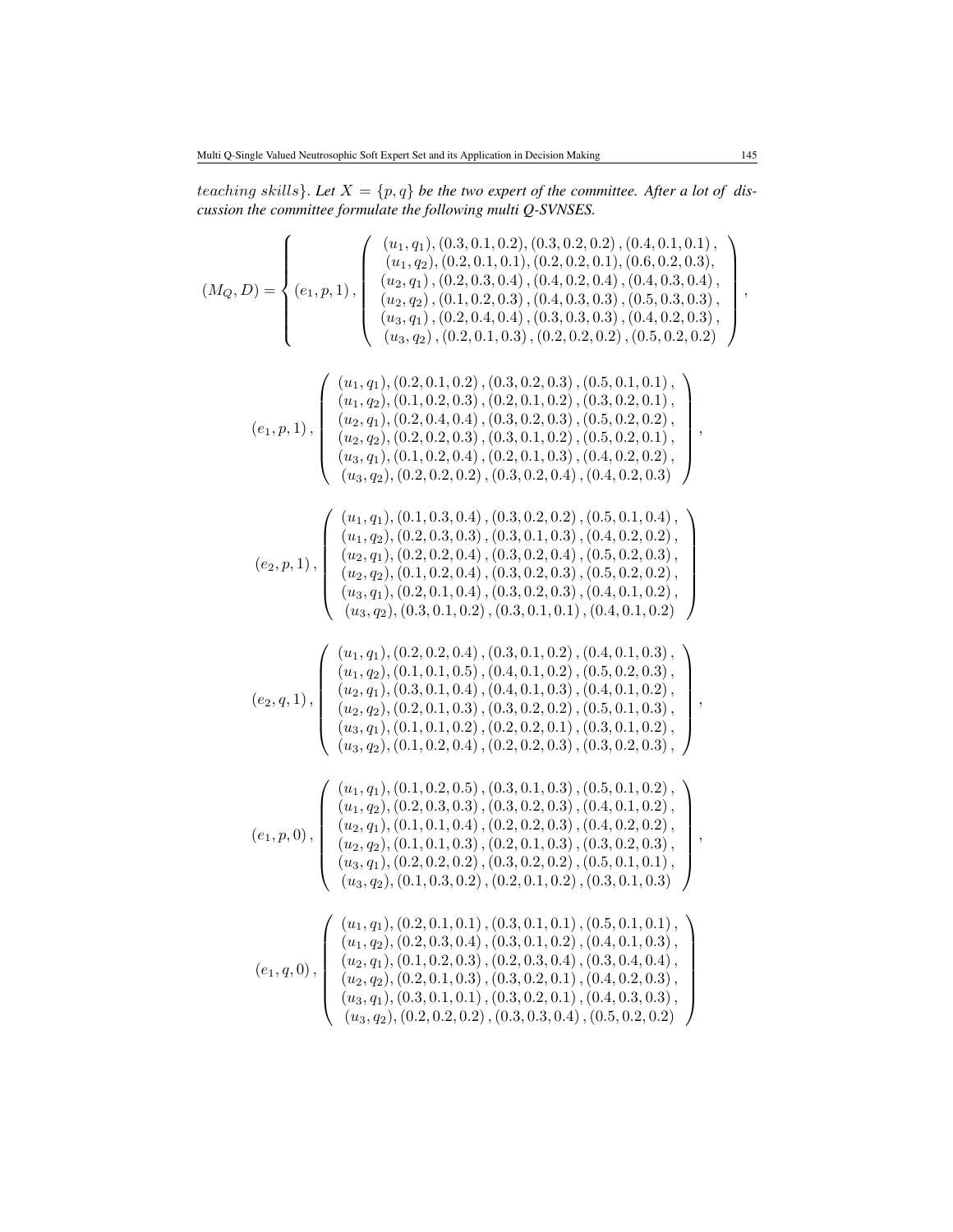$$
(e_2, p, 0), \begin{pmatrix} (u_1, q_1), (0.3, 0.1, 0.1), (0.3, 0.2, 0.3), (0.4, 0.2, 0.1), \\ (u_1, q_2), (0.2, 0.3, 0.4), (0.3, 0.2, 0.3), (0.5, 0.2, 0.2), \\ (u_2, q_1), (0.1, 0.2, 0.4), (0.2, 0.3, 0.3), (0.4, 0.2, 0.2), \\ (u_2, q_2), (0.2, 0.2, 0.2), (0.3, 0.2, 0.1), (0.5, 0.2, 0.3), \\ (u_3, q_1), (0.2, 0.1, 0.2), (0.2, 0.1, 0.3), (0.6, 0.2, 0.2), \\ (u_3, q_2), (0.1, 0.1, 0.2), (0.2, 0.2, 0.3), (0.3, 0.3, 0.4), \\ (u_1, q_1), (0.1, 0.3, 0.5), (0.2, 0.2, 0.3), (0.3, 0.3, 0.4), \\ (u_1, q_2), (0.2, 0.2, 0.6), (0.2, 0.1, 0.2), (0.5, 0.1, 0.2), \\ (u_2, q_1), (0.3, 0.1, 0.1), (0.3, 0.1, 0.2), (0.4, 0.1, 0.2), \\ (u_2, q_2), (0.2, 0.2, 0.4), (0.4, 0.2, 0.3), (0.4, 0.2, 0.3), \\ (u_3, q_1), (0.2, 0.1, 0.3), (0.3, 0.1, 0.2), (0.5, 0.2, 0.3), \\ (u_3, q_2), (0.1, 0.4, 0.3), (0.3, 0.4, 0.3), (0.6, 0.2, 0.3)\end{pmatrix}
$$

The following algorithm may be followed by the university committee to fill the vacancy of assistant professor.

(1) Input the multi Q-SVNSES  $(M_Q, D)$ .

(2) Find agree-multi Q-SVNSES and disagree-multi Q-SVNSES.

(3) Find the score values using Definition (16) of each agree-multi Q-SVN soft expert element and disagree-multi Q-SVN soft expert element.

(4) Find  $Y_j = i S(u, q)_{ij}$  for agree-multi Q-SVN soft expert elements.

(5) Find  $Z_j = i S(u, q)_{ij}$  for disagree-multi Q-SVN soft expert elements.

(6) Find  $K_j = Y_j - Z_j$ .

(7) Find k, for which  $K_k = \max K_j$ , where  $K_k$  is the optimal choice object. If k has more than one value, then any one could be selected by the university committee according to their option.

Table 1 and Table 2 respectively represent the agree-multi Q-SVNSES, disagree-multi Q\_SNSES and the score values of each multi Q-SVN soft expert elements.

| $U \times Q$                                           | $(u_1, q_1)$  | $(u_1, q_2)$  | $(u_2, q_1)$  | $(u_2, q_2)$  | $(u_3, q_1)$   | $(u_3, q_2)$  |  |
|--------------------------------------------------------|---------------|---------------|---------------|---------------|----------------|---------------|--|
| $(e_1, p, 1)$                                          | 0.678         | 0.667         | 0.556         | 0.589         | 0.556          | 0.633         |  |
| $(e_1, q, 1)$                                          | 0.667         | 0.611         | 0.589         | 0.656         | 0.589          | 0.600         |  |
| $(e_2, p, 1)$                                          | 0.589         | 0.611         | 0.589         | 0.600         | 0.622          | 0.689         |  |
| $(e_2, q, 1)$                                          | 0.622         | 0.622         | 0.656         | 0.644         | 0.633          | 0.556         |  |
| $Y_i =_i S(u, q)_{i,i}$                                | $y_1 = 2.556$ | $y_2 = 2.511$ | $y_3 = 2.389$ | $y_4 = 2.489$ | $y_5 = 2.400$  | $y_6 = 2.478$ |  |
| <i>Table 2</i> presentation of disagree-multi Q-SVNSES |               |               |               |               |                |               |  |
| $U \times Q$                                           | $u_1, q_1$    | $(u_1, q_2)$  | $(u_2, q_1)$  | $(u_2, q_2)$  | $\{u_3, q_1\}$ | $(u_3, q_2)$  |  |
| $(e_1, p, 0)$                                          | 0.611         | 0.611         | 0.589         | 0.589         | 0.667          | 0.600         |  |
| $(e_1, q, 0)$                                          | 0.711         | 0.611         | 0.511         | 0.633         | 0.656          | 0.611         |  |
| $(e_2, p, 0)$                                          | 0.667         | 0.600         | 0.567         | 0.644         | 0.656          | 0.656         |  |
| $(e_2, q, 0)$                                          | 0.511         | 0.611         | 0.689         | 0.611         | 0.644          | 0.567         |  |

T able 1 presentation of agree-multi Q-SVNSES

 $Z_j = i S(u, q)_{ij}$   $z_1 = 2.500$   $z_2 = 2.433$   $z_3 = 2.356$   $z_4 = 2.478$   $z_5 = 2.622$   $z_6 = 2.433$ From Table 1 and Table 2 we able to find the value of  $K_j$  as shown in Table 3.  $Table 3 K<sub>i</sub> - Y<sub>i</sub> - Z<sub>j</sub>$ 

| T able. 5 $K_i = Y_i - Z_i$ |              |       |       |                |  |  |  |  |
|-----------------------------|--------------|-------|-------|----------------|--|--|--|--|
| $\overline{\mathbf{r}}$     | $U\times Q$  | $Y_i$ | $Z_i$ | $K_i$          |  |  |  |  |
| $\mathbf{1}$                | $(u_1, q_1)$ | 2.556 | 2.500 | 0.056          |  |  |  |  |
| $^{2}$                      | $(u_1, q_2)$ | 2.511 | 2.433 | 0.078          |  |  |  |  |
| 3                           | $(u_2,q_1)$  | 2.389 | 2.356 | 0.033          |  |  |  |  |
| 4                           | $(u_2, q_2)$ | 2.489 | 2.478 | 0.011          |  |  |  |  |
| 5.                          | $(u_3, q_1)$ | 2.400 | 2.622 | $-0.222$       |  |  |  |  |
| 6                           | $(u_3, q_2)$ | 2.478 | 2.433 | $0.044$ height |  |  |  |  |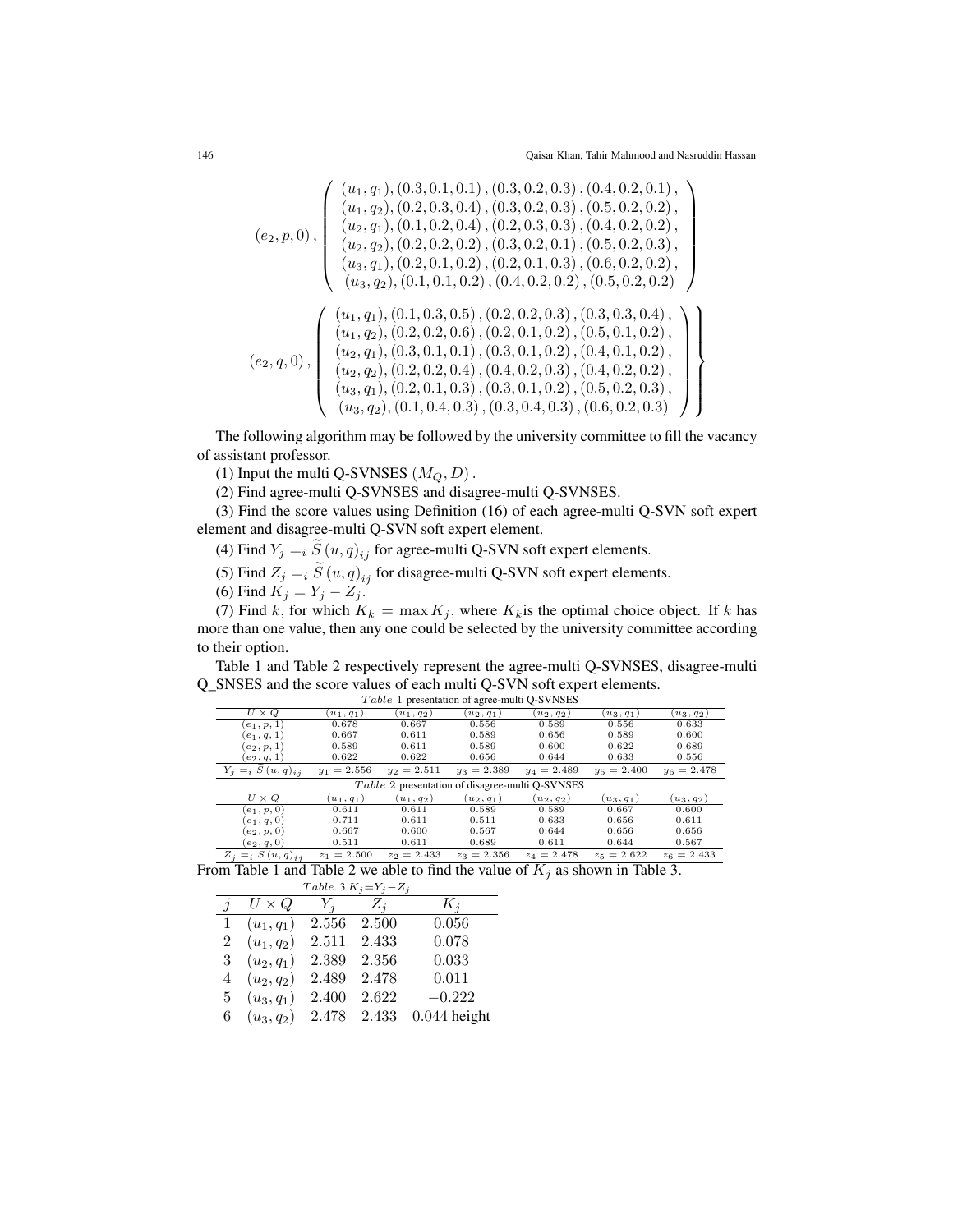So from Table 3 the maximum value of  $K_i = 0.078$ , so  $k = 0.078$ , hence the university committee will choose the candidate  $u_1$  with  $PhD$  degree for the job.

### 7. COMPARISON AND DISCUSSION

In this we propose the concept of multi Q-SVNSES which is the generalization of Qfuzzy soft expert set defined by F. Adam et al.[6] . The concept of multi Q-fuzzy soft expert set can not explain the universal set  $U$  in detail while the concept of multi Q-SVNSES defined in this article can explain the universal set  $U$  in more detail with three membership functions namely, truth-membership, indeterminacy-membership and falsity-membership. To illustrate the advantages of our proposed method with that of the method defined by F.Adam et al. [6] let us consider the above Example 4 by neglecting the falsity-membership and indeterminacy-membership functions. That is  $\nu_j(u_i, q) = 0$  and  $\xi_j(u_i, q) = 0$ . Then the multi Q-fuzzy soft expert set can define the above information as follows:

$$
(M_Q, D) = \left\{ (e_1, p, 1), \left( \begin{array}{c} ((u_1, q_1), (0.3, 0.3, 0.4)), ((u_1, q_2), (0.2, 0.2, 0.6)), \\ ((u_2, q_1), (0.2, 0.4, 0.4)), ((u_2, q_2), (0.1, 0.4, 0.5)), \\ ((u_3, q_1), (0.2, 0.3, 0.4)), ((u_3, q_2), 0.2, 0.2, 0.5) \end{array} \right), \dots \right\}
$$

Now using the algorithm defined by F. Adam et al. [6] we have,

Table 4 and Table 5 respectively represent the agree-multi Q-fuzzy soft expert set,disagreemulti Q-fuzzy soft expert sets and the mean of each multi Q-fuzzy soft expert sets.

| <i>T</i> able 4 presentation of agree-multi Q-fuzzy soft expert set |                                            |               |                |               |                 |               |               |                      |
|---------------------------------------------------------------------|--------------------------------------------|---------------|----------------|---------------|-----------------|---------------|---------------|----------------------|
| $U \times Q$                                                        |                                            | $(u_1, q_1)$  |                | $(u_1, q_2)$  | $(u_2, q_1)$    | $(u_2, q_2)$  | $(u_3, q_1)$  | $(u_3, q_2)$         |
| 0.333<br>$(e_1, p, 1)$                                              |                                            |               | 0.333          | 0.333         | 0.333           | 0.333         | 0.300         |                      |
| $(e_1, q, 1)$                                                       |                                            | 0.333         |                | 0.200         | 0.333           | 0.333         | 0.233         | 0.300                |
|                                                                     | 0.300<br>$(e_1, p, 1)$                     |               |                | 0.300         | 0.333           | 0.300         | 0.300         | 0.333                |
|                                                                     | 0.300<br>$(e_2, q, 1)$                     |               |                | 0.333         | 0.367           | 0.333         | 0.200         | 0.200                |
|                                                                     | $c_1 = 1.267$<br>$C_j =_{ij} (u, q)_{ij}$  |               |                | $c_2 = 1.167$ | $c_3 = 1.367$   | $c_4 = 1.300$ | $c_5 = 1.067$ | $c_6 = 1.133$ height |
| Table 5 presentation of disagree-multi Q-fuzzy soft expert set      |                                            |               |                |               |                 |               |               |                      |
| $U \times Q$                                                        |                                            | $(u_1, q_1)$  |                | $(u_1,q_2)$   | $(u_2, q_1)$    | $(u_2, q_2)$  | $(u_3, q_1)$  | $(u_3, q_2)$         |
| $(e_1, p, 0)$                                                       |                                            | 0.300         |                | 0.300         | 0.233           | 0.200         | 0.333         | 0.2                  |
| $(e_1,p,0)$                                                         |                                            |               | 0.333<br>0.300 |               | 0.200           | 0.300         | 0.333         | 0.333                |
| $(e_1,p,0)$                                                         |                                            | 0.333         | 0.333          |               | 0.233           | 0.333         | 0.333         | 0.333                |
|                                                                     | 0.200<br>$(e_2,q,0)$                       |               |                | 0.300         | 0.333           | 0.333         | 0.333         | 0.333                |
| $K_j =_{ij} (u, q)_{ij}$                                            |                                            | $k_1 = 1.167$ |                | $k_2 = 1.233$ | $k_3 = 1.000$   | $k_4 = 1.167$ | $k_5 = 1.333$ | $k_6 = 1.200$ height |
| Table. 3 $S_i = C_i - K_i$                                          |                                            |               |                |               |                 |               |               |                      |
| J                                                                   | $U \times Q$                               | $C_i$         | $K_i$          |               | $S_i$           |               |               |                      |
| 1                                                                   | $(u_1, q_1)$                               | 1.267         | 1.167          | 0.100         |                 |               |               |                      |
| 2                                                                   | $(u_1, q_2)$                               | 1.167         | 1.233          | $-0.067$      |                 |               |               |                      |
| 3                                                                   | $(u_2,q_1)$                                | 1.367         | 1.000          | 0.367         |                 |               |               |                      |
| 4                                                                   | $(u_2,q_2)$                                | 1.300         | 1.167          |               | 0.133           |               |               |                      |
| 5                                                                   | $(u_3, q_1)$                               | 1.067         | 1.333          |               | $-0.267$        |               |               |                      |
| 6                                                                   | $(u_3, q_2)$                               | 1.133         | 1.200          |               | $-0.067$ height |               |               |                      |
|                                                                     | Os fazar Talle O con con con that the most |               |                |               |                 | 1             | 0.967         | $C = 41$             |

 $Table 4$  presentation of agree-multi Q-fuzzy soft expert set

So from Table 3 we can see that the maximum value  $r = 0.367$ . So the university committee will choose the candidate  $u_2$  with master of science degree.

As we can see that the result obtained through using the method defined by F. Adam et al. [6] and the result obtained by using the method in this article is totally different. The reason is that the multi Q-fuzzy soft expert set can handle a limited information while the concept of multi Q-SVNSES proposed in this article can handle incomplete, inconsistent and indeterminate data. Which makes the concept and method proposed in this article more accurate and realistic then that defined by F. Adam et al.[6].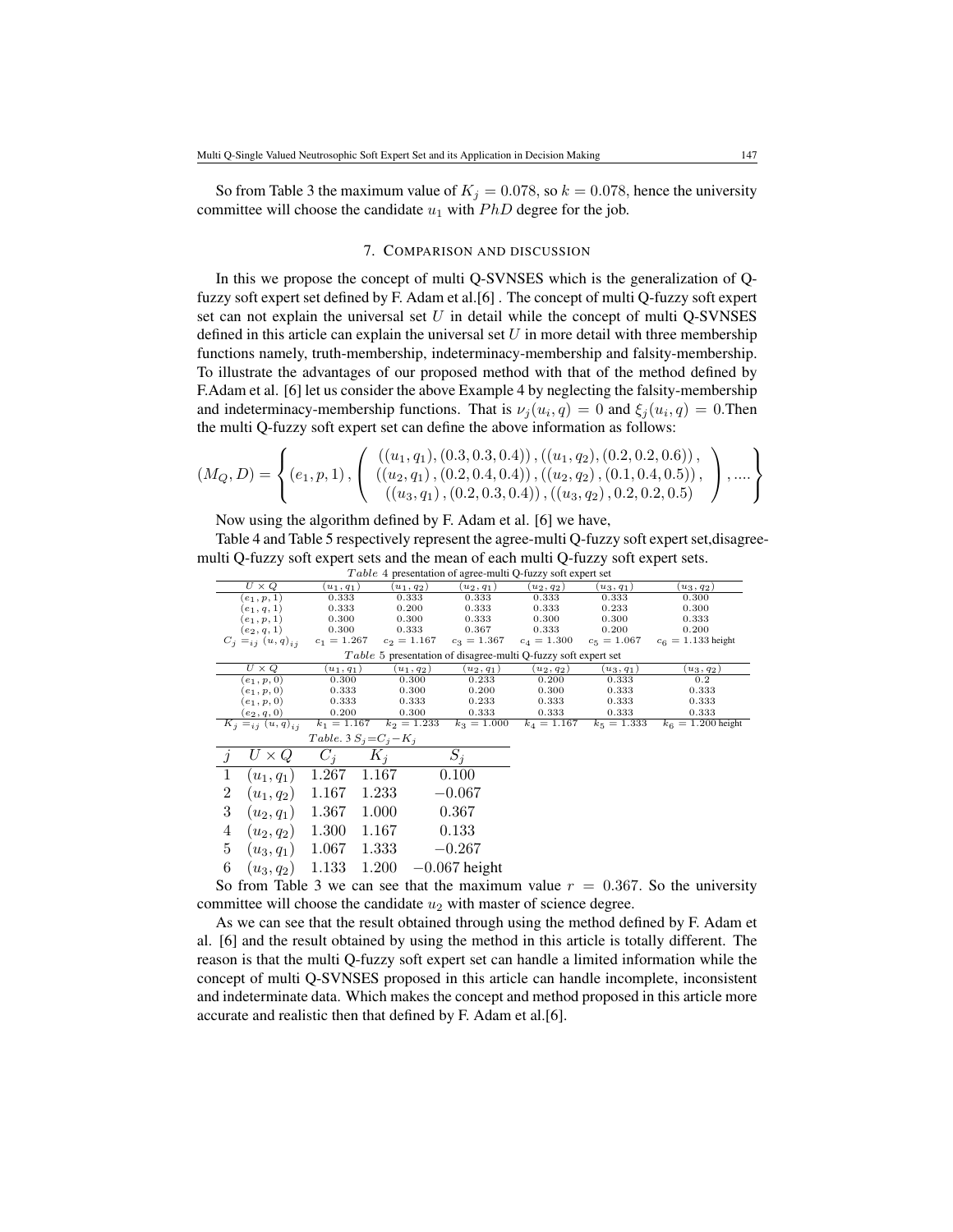#### 8. CONCLUSION

In this article we reviewed the basic concept of Q-SVNSESs, proposed some operational laws such as, complement, intersection, union, OR and AND and discussed some basic properties related to these operations. Further, we defined an algorithm and applied to solve a decision making problem of selecting assistant professor. Finally a comparison had been made through example to show the advantages and practicality of the proposed concept and decision making algorithm with the existing concept of multi Q-fuzzy soft expert set. This new concept of multi Q-SVNSES will provide a remarkable addition to the existing theories for handling inconsistent and indeterminate information. This new concept of multi Q-SVNSES will stimulant more progress in research and relevant applications.

#### **REFERENCES**

- [1] S. E. Abbas, M. A. Hebeshi and I. M. Taha, *On Upper and Lower Contra-Continuous Fuzzy Multifunctions*, Punjab Univ. j. math. 47, No. 1 (2017) 105-117.
- [2] B. Ahmad, & A. Kharal, *On fuzzy soft sets*, Advances in Fuzzy Systems, 2009.
- [3] F. Adam and N. Hassan, *Q-fuzzy soft set* Applied Mathematical Sciences, 8,NO.174 (2014) 8689-8695.
- [4] F. Adam and N. Hassan *Operations on Q-fuzzy soft set* Applied Mathematical Sciences, 8, NO.175 (2014)8697-8701.
- [5] F. Adam and N. Hassan, *Multi Q-fuzzy soft set and its application* Far East Journal of Mathematical Sciences, 97,NO.7(2015) 871.
- [6] F. Adam, and N. Hassan, Multi Q-fuzzy soft expert set and its application Journal of Intelligent & Fuzzy Systems, 30,NO.2,(2016) 943-950.
- [7] M. Akram and G. Shahzadi, *Certain Characterization of m-Polar Fuzzy Graphs by Level Graphs*, Punjab Univ. j. math. 49, No. 1 (2017) 1-12.
- [8] *A new capacity for plurisubharmonic functions*, Acta Math. 170, (1988) 1-21.
- [9] S. Alkhazaleh, A. R. Salleh, and N. Hassan *Possibility fuzzy soft set*, Advances in Decision Sciences, 2011.
- [10] S. Alkhazaleh, A. R. Salleh, and N. Hassan, *Fuzzy parameterized interval-valued fuzzy soft set*, Applied Mathematical Sciences, 5NO.67 (2011)3335-3346.
- [11] S. Alkhazaleh, A. R. Salleh, A. R., and N. Hassan,*Soft multisets theory*, Applied Mathematical Sciences, 5,NO.72, (2011) 3561-3573.
- [12] S. Alkhazaleh & A. R. Salleh, *Fuzzy soft multiset theory*, In Abstract and Applied Analysis (Vol. 2012). Hindawi Publishing Corporation.
- [13] S. Alkhazaleh, and A. R. Salleh, *Soft expert sets* Advances in Decision Sciences, (2012).
- [14] *Tranchage et prolongement des courants positifs fermes*, Math. Ann. 507, (1991) 673-687.
- [15] K. T. Atanassov Intuitionistic fuzzy sets. Fuzzy sets and Systems, 20,NO.1 (1986) 87-96.
- [16] S. Broumi, I. Deli and F. Smarandache, *Neutrosophic parametrized soft set theory and its decision making* International Frontier Science Letters, 1,NO.1 (2014) 1-11.
- [17] S. Broumi, *Q-intuitionistic fuzzy soft sets* J New Theory, 5, (2015) 80-91.
- [18] N. Cagman, S. Enginoglu, and F. Citak, *Fuzzy soft set theory and its applications* Iranian Journal of Fuzzy Systems, 8,NO.3 (2011) 137-1
- [19] N. Cagman and S. Karatas, *Intuitionistic fuzzy soft set theory and its decision making* Journal of Intelligent & Fuzzy Systems, 24,NO.4 (2013)829-836.
- [20] N. Cagman, and S. Enginoglu, *Fuzzy soft matrix theory and its application in decision making*, Iranian Journal of Fuzzy Systems, 9,NO.1 (2012)109-119.
- [21] J. P. Domnay, *Complex Analytic and Differential Geometry*, http://www-fourier.ujfgrenoble.fr/demailly/books.html
- [22] A. Fahmi, S. Abdullah, F. Amin and A. Ali, *Weighted Average Rating (War) Method for Solving Group Decision Making Problem Using Triangular Cubic Fuzzy Hybrid Aggregation (Tcfha) Operator*, Punjab Univ. j. math. 50, No. 1 (2018) 23-34.
- [23] Y. Jiang, Y. Tang, Q. Chen, H. Liu, and J. Tang, *Interval-valued intuitionistic fuzzy soft sets and their properties*, Computers & Mathematics with Applications, 60NO.3,(2010) 906-918.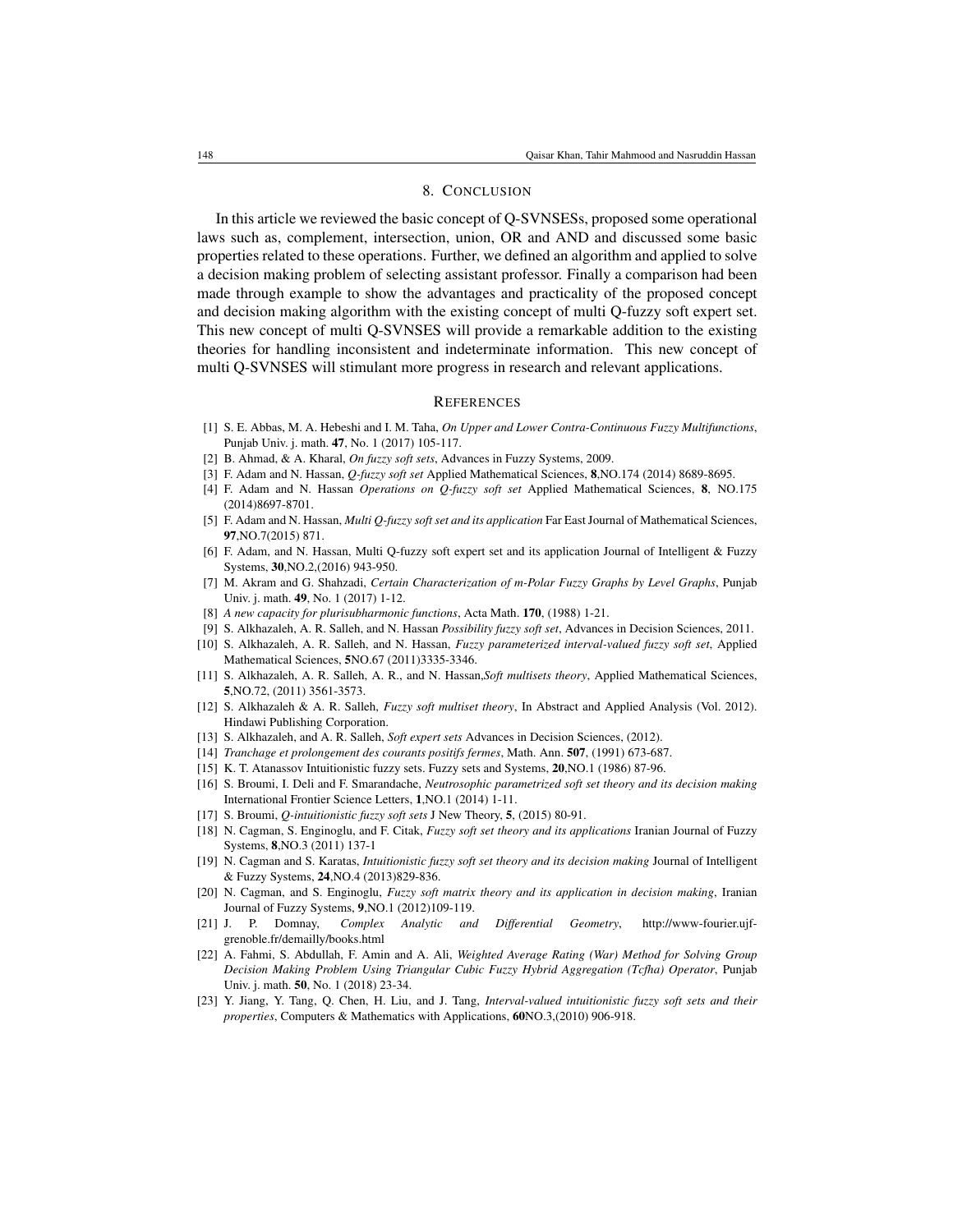- [24] H. Kamaci, A. O. Atagun and E. Aygun, *Difference Operations of Soft Matrices with Applications in Decision Making*, Punjab Univ. j. math. 51, No. 3 (2019) 1-21.
- [25] M. A. Khan and Sumitra, *Common Fixed Point Theorems for Converse Commuting and OWC Maps in Fuzzy Metric Spaces*, Punjab Univ. j. math. 44, (2012) 57-63.
- [26] M. Sajjad Ali Khan, K. Rahman, A. Fahm and M. Shakeel, *Generalized*  $(\epsilon, \epsilon)$   $FuzzyQuasi$   $Ideals in Semigroups, Punjab Univ.j.math.50, No.1(2018)35 - 53.$
- [27] Q. Khan, P. Liu, T. Mahmood, F. Smarandache, and K. Ullah, *Some Interval Neutrosophic Dombi Power Bonferroni Mean Operators and Their Application in Multi–Attribute Decision–Making*. Symmetry, 10, No. 10 (2018) 459.
- [28] Q. Khan, N. Hassan, and Mahmood, *Neutrosophic Cubic Power Muirhead Mean Operators with Uncertain Data for Multi-Attribute Decision-Making* Symmetry, 10NO.10 (2018) 444.
- [29] *A characterization of Holomorphic chains*, Ann. Math. 18, (1974) 253-287.
- [30] P. Liu, T. Mahmood, and Q. Khan, *Group decision making based on power Heronian aggregation operators under linguistic neutrosophic environment*, International Journal of Fuzzy Systems, 20, No. 3 (2018) 970- 985.
- [31] T. Mahmood, Q. Khan, and M. A. Khan, *Q-SINGLE VALUED NEUTROSOPHIC SOFT SETS* Journal of New Theory, 13, (2016)10-25.
- [32] T. Mahmood, F. Mehmood and Q. Khan, *Some Generalized Aggregation Operators for Cubic Hesitant Fuzzy Sets and Their Applications to Multi Criteria Decision Making*,Punjab Univ. j. math. 49, No. 1 (2017) 31-49.
- [33] P. K. Maji, R. K. Biswas, and A. R. Roy, Intuitionistic fuzzy soft sets. Journal of fuzzy mathematics, 9 NO.3,(2001) 677-692.
- [34] P. K. Maji, R. K. Biswas and A. Roy, *Soft set theory* Computers & Mathematics with Applications, 45, NO.(4-5), (2003) 555-562.
- [35] P. K. Maji, R. K. BISWAS, and A. Roy,*Fuzzy soft sets*, (2001) 589-602.
- [36] P. K. Maji,*Neutrosophic soft set*, Annals of Fuzzy Mathematics and Informatics, 5 NO.1,(2013) 157-168.
- [37] D. Molodtsov, *Soft set theory—first results*. Computers & Mathematics with Applications, 37NO.(4-5), (1999) 19-31.
- [38] H. A. Othman, *ON Fuzzy Infra-Semiopen Sets*, Punjab Univ. j. math. 48, No. 2 (2016) 1-10.
- [39] *Geometric Measure Theory*, Berlin, New-York, Springer-Verlag, 1989.
- [40] K. Rahman, A. Ali and M. S. A. Khan, *Some Interval-Valued Pythagorean Fuzzy Weighted Averaging Aggregation Operators and Their Application to Multiple Attribute Decision Making*, Punjab Univ. j. math. 50, No. 2 (2018) 113-129.
- [41] K. P. R. Rao and K. V. S. Parvathi, *General Common Fixed Point Theorems in Fuzzy Metric Spaces*, Punjab Univ. j. math. 44, (2012) 51-55.
- [42] M. Riaz and S. T. Tehrim, *Certain Properties of Bipolar Fuzzy Soft Topology Via Q-neighborhood*, Punjab Univ. j. math. 51, No. 2 (2019) 155-172.
- [43] M. Riaz and K. Naeem, *Measurable Soft Mappings*, Punjab Univ. j. math. 48, No. 2 (2016) 19-34.
- [44] M. Riaz and M. R. Hashmi, *Fuzzy Parameterized Fuzzy Soft Compact Spaces with Decision-Making*, Punjab Univ. j. math. 50, No. 2 (2018) 131-145.
- [45] S. Roy and T. K. Samanta, *A note on a soft topological space*, Punjab Univ. j. math. 46, No. 1 (2014) 19-24.
- [46] A. R. Roy and P. K. Maji, *A fuzzy soft set theoretic approach to decision making problems* Journal of Computational and Applied Mathematics, 203 NO.2,(2007) 412-418.
- [47] M. Shakeel, S. Abdullah and A. Fahmi, *Triangular Cubic Power Aggregation Operators and Their Application to Multiple Attribute Group Decision Making*, Punjab Univ. j. math. 50, No. 3 (2018) 75-99.
- [48] M. Shakeel, S. Abdullah, M. Sajjad Ali Khan and K. Rahman, *Averaging Aggregation Operators with Interval Pythagorean Trapezoidal Fuzzy Numbers and Their Application to Group Decision Making*, Punjab Univ. j. math. Math. 50, No. 2 (2018) 147-170.
- [49] F. Smarandache, Neutrosophy: Neutrosophic Probability, Set, and Logic: Analytic Synthesis & Synthetic Analysis (1998).
- [50] F. Smarandache, *A unifying field in logics* (No. math. GM/0101228).
- [51] F. Smarandache, A Unifying Field in Logics: Neutrosophic Logic. Neutrosophy, Neutrosophic Set, Neutrosophic Probability: Neutrsophic Logic. Neutrosophy, Neutrosophic Set, Neutrosophic Probability. Infinite Study (2005).